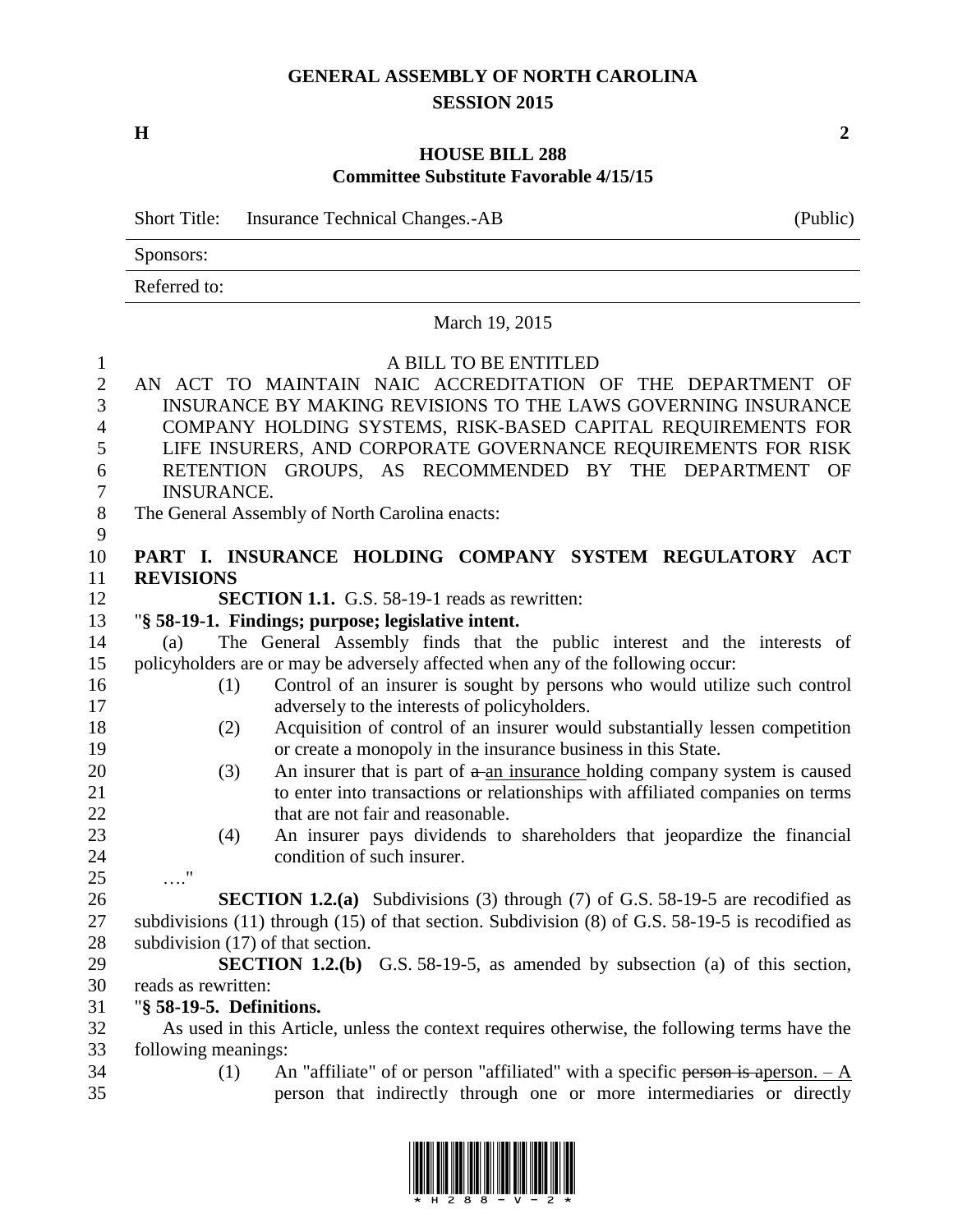|            | <b>General Assembly Of North Carolina</b>                                                                                                                 | <b>Session 2015</b> |
|------------|-----------------------------------------------------------------------------------------------------------------------------------------------------------|---------------------|
|            | controls, is controlled by, or is under common control with the person<br>specified.                                                                      |                     |
| (2)        | "Control", including the terms "controlling", "controlled by", and "under                                                                                 |                     |
|            | common control with", "under common control with." - means the The direct                                                                                 |                     |
|            | or indirect possession of the power to direct or cause the direction of the                                                                               |                     |
|            | management and policies of a person, whether through the ownership of                                                                                     |                     |
|            | voting securities, by contract other than a commercial contract for goods or<br>nonmanagement services, or otherwise. Control is presumed to exist if any |                     |
|            | person directly or indirectly owns, controls, holds with the power to vote, or                                                                            |                     |
|            | holds proxies representing, ten percent (10%) or more of the voting                                                                                       |                     |
|            | securities of any other person. This presumption may be rebutted by a                                                                                     |                     |
|            | showing made in the manner provided by G.S. 58-19-25(j) that control does                                                                                 |                     |
|            | not exist in fact. The Commissioner may determine, after furnishing all                                                                                   |                     |
|            | persons in interest notice and opportunity to be heard and making specific                                                                                |                     |
|            | findings of fact to support such determination, that control exists in fact,                                                                              |                     |
|            | notwithstanding the absence of a presumption to that effect.                                                                                              |                     |
| (3)        | Enterprise risk. – Any activity, circumstance, event, or series of events                                                                                 |                     |
|            | involving one or more affiliates of an insurer that, if not remedied promptly,                                                                            |                     |
|            | is likely to have a material adverse effect upon the financial condition or                                                                               |                     |
|            | liquidity of the insurer or its insurance holding company system as a whole,                                                                              |                     |
|            | including, but not limited to, anything that would cause the insurer's                                                                                    |                     |
|            | risk-based capital to fall into company action level as set forth in Article 12                                                                           |                     |
|            | of this Chapter or would cause the insurer to be in a hazardous financial                                                                                 |                     |
|            | condition as set forth in G.S. 58-30-60.                                                                                                                  |                     |
| (4)        | Executive officer. $- A$ chief executive officer, chief operating officer, chief                                                                          |                     |
|            | financial officer, treasurer, secretary, controller, and any other individual                                                                             |                     |
|            | performing functions corresponding to those performed by the foregoing                                                                                    |                     |
|            | officers under whatever title.                                                                                                                            |                     |
| (5)        | Form $A$ . – The statement regarding the acquisition of control of or merger                                                                              |                     |
|            | with a domestic insurer that is required to be filed with the Commissioner<br>pursuant to G.S. 58-19-15.                                                  |                     |
| (6)        | Form $B.$ – The insurance holding company system annual registration                                                                                      |                     |
|            | statement that is required to be filed with the Commissioner pursuant to                                                                                  |                     |
|            | G.S. 58-19-25.                                                                                                                                            |                     |
| <u>(7)</u> | Form C. – The summary of changes to the insurance company system annual                                                                                   |                     |
|            | registration statement that is required to be filed with the Commissioner                                                                                 |                     |
|            | pursuant to G.S. 58-19-25.                                                                                                                                |                     |
| <u>(8)</u> | Form D. – The prior notice of a transaction that is required to be filed with                                                                             |                     |
|            | the Commissioner pursuant to G.S. 58-19-30(b).                                                                                                            |                     |
| (9)        | Form $E.$ – The pre-acquisition notification that is required to be filed with                                                                            |                     |
|            | the Commissioner pursuant to G.S. 58-19-15(f).                                                                                                            |                     |
| (10)       | <u>Form F. – The annual enterprise risk report required to be filed with the</u>                                                                          |                     |
|            | Commissioner pursuant to G.S. 58-19-25(1).                                                                                                                |                     |
| (11)       | "Insurance holding company system" means anInsurance holding company                                                                                      |                     |
|            | $system. - An$ entity comprising two or more affiliated persons, one or more                                                                              |                     |
|            | of which is an insurer.                                                                                                                                   |                     |
| (12)       | "Insurer" includes Insurer. $-$ As defined in G.S. 58-1-5(3), and includes a                                                                              |                     |
|            | person subject to Articles 65 and 66 or 67 of this Chapter. "Insurer" does not                                                                            |                     |
|            | include (1) an agency, authority, or instrumentality of the United States; any                                                                            |                     |
|            | of its possessions and territories; the Commonwealth of Puerto Rico; the                                                                                  |                     |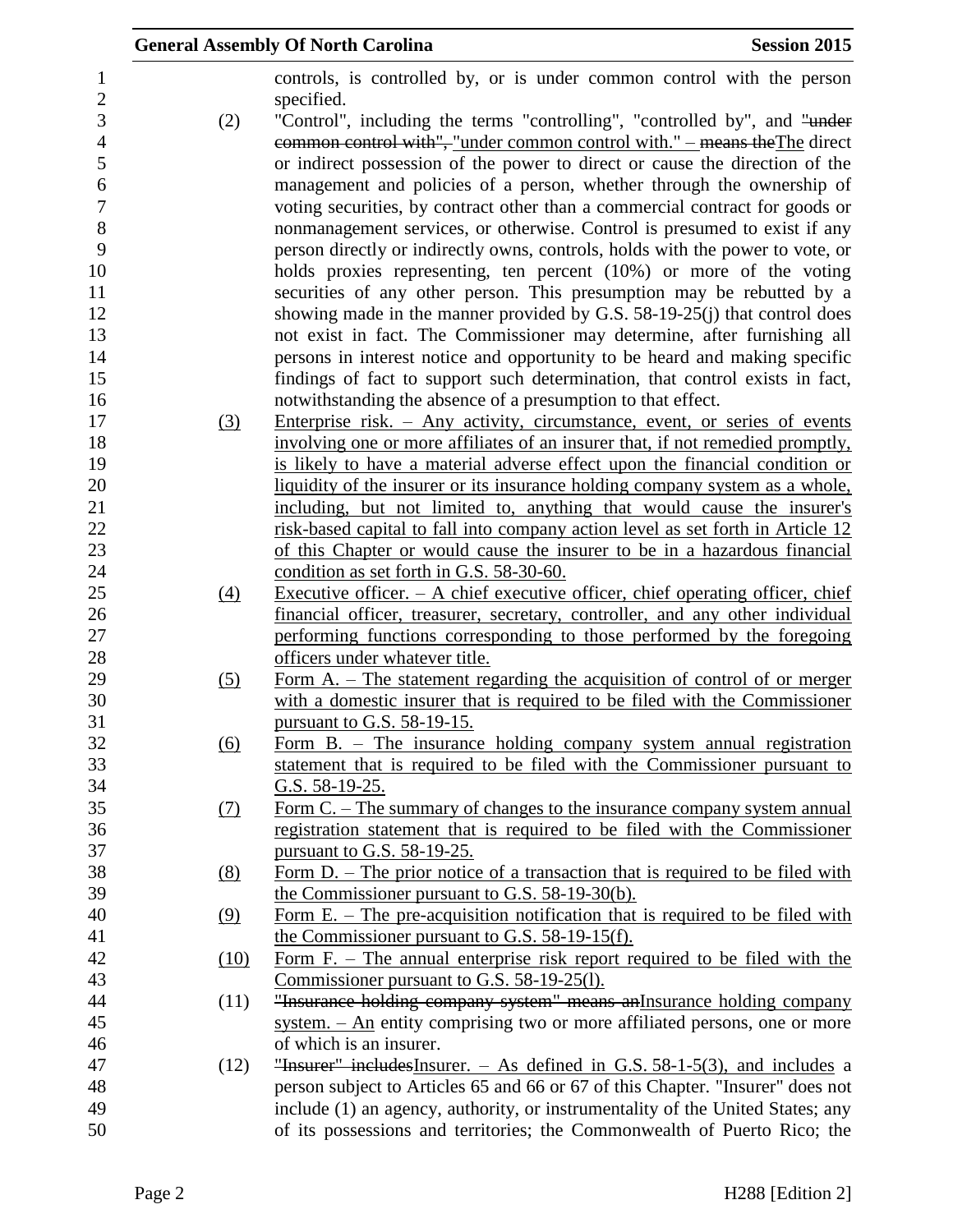|                      |                        | <b>General Assembly Of North Carolina</b>                                                                                                                   | <b>Session 2015</b> |
|----------------------|------------------------|-------------------------------------------------------------------------------------------------------------------------------------------------------------|---------------------|
| 1<br>$\overline{2}$  |                        | District of Columbia; nor a state or political subdivision of a state; nor (2)<br>fraternal benefit societies or fraternal orders.                          |                     |
| 3                    | (13)                   | "Person" means an Person. $-$ An individual, corporation, partnership, limited                                                                              |                     |
| $\overline{4}$       |                        | liability company, association, joint stock company, trust, unincorporated                                                                                  |                     |
| $\mathfrak{S}$       |                        | organization, or any similar entity or any combination of the foregoing                                                                                     |                     |
| 6                    |                        | acting in concert.                                                                                                                                          |                     |
| 7                    | (14)                   | A "security holder" of a specified person is one person. $-$ One who owns any                                                                               |                     |
| $8\,$                |                        | security of such person, including common stock, preferred stock, debt                                                                                      |                     |
| 9                    |                        | obligations, or any other security convertible into or evidencing the right to                                                                              |                     |
| 10                   |                        | acquire any of the foregoing.                                                                                                                               |                     |
| 11                   | (15)                   | A "subsidiary" of a specified person is an error. $-An$ affiliate controlled by                                                                             |                     |
| 12                   |                        | such person indirectly through one or more intermediaries or directly.                                                                                      |                     |
| 13                   | (16)                   | Ultimate controlling person. $- A$ person not controlled by any other person.                                                                               |                     |
| 14                   | (17)                   | "Voting security" includes Voting security. - Includes any                                                                                                  | security            |
| 15                   |                        | convertible into or evidencing a right to acquire a voting security."                                                                                       |                     |
| 16                   |                        | <b>SECTION 1.3.(a)</b> Subsections (b) through (j) of G.S. 58-19-5 are recodified as                                                                        |                     |
| 17                   |                        | subsections (g) through (o) of that section, subsections (a1) through (a3) of G.S. 58-19-15 are                                                             |                     |
| 18                   |                        | recodified as subsections (b) through (d) of that section, and subdivision $(g)(12)$ of                                                                     |                     |
| 19<br>20             |                        | G.S. 58-19-5 is recodified as subdivision $(g)(14)$ of that section.<br><b>SECTION 1.3.(b)</b> G.S. 58-19-15, as amended by subsection (a) of this section, |                     |
| 21                   | reads as rewritten:    |                                                                                                                                                             |                     |
| 22                   |                        | "§ 58-19-15. Acquisition of control of or merger with domestic insurer.                                                                                     |                     |
| 23                   | (a)                    | No person other than the issuer shall make a tender offer for or a request or                                                                               |                     |
| 24                   |                        | invitation for tenders of, or enter into any agreement to exchange securities, or seek to acquire,                                                          |                     |
| 25                   |                        | or acquire, in the open market or otherwise, any voting security of a domestic insurer, if, after                                                           |                     |
| 26                   |                        | the consummation thereof, the person would, directly or indirectly (or by conversion or by                                                                  |                     |
| 27                   |                        | exercise of any right to acquire), be in control of the insurer, and no person shall enter into an                                                          |                     |
| 28                   |                        | agreement to merge with or otherwise to acquire control of a domestic insurer or any person                                                                 |                     |
| 29                   |                        | controlling a domestic insurer unless the offer, request, invitation, agreement, agreement                                                                  |                     |
| 30                   |                        | entered into, or acquisition is conditioned upon the approval of the Commissioner                                                                           |                     |
| 31                   |                        | Commissioner, and furnished on a Form A as prescribed by the Commissioner under this                                                                        |                     |
| 32                   |                        | section. No such merger or other acquisition of control is effective until a statement containing                                                           |                     |
| 33                   |                        | the information required by this section has been filed with the Commissioner and all other                                                                 |                     |
| 34                   |                        | provisions of this section have been complied with and the merger or acquisition of control has                                                             |                     |
| 35                   |                        | been approved by the Commissioner under this section. The statement containing the                                                                          |                     |
| 36                   |                        | information required by this section shall also be filed with the domestic insurer when it is filed                                                         |                     |
| 37                   | with the Commissioner. |                                                                                                                                                             |                     |
| 38                   | (b)                    | For the purposes of this section a "domestic insurer" includes any person controlling                                                                       |                     |
| 39                   |                        | a domestic insurer-insurer, unless the person, as determined by the Commissioner, is either                                                                 |                     |
| 40                   |                        | directly or through its affiliates primarily engaged in business other than insurance. Further, for                                                         |                     |
| 41                   |                        | the purposes of this section, "person" does not include any securities broker holding, in the                                                               |                     |
| 42                   |                        | usual and customary broker's function, less than twenty percent (20%) of the voting securities                                                              |                     |
| 43                   |                        | of an insurance company or of any person that controls an insurance company.                                                                                |                     |
| 44<br>$\overline{A}$ | (c)                    | Any acquisition of control of a domestic insurer must be completed not later than 90                                                                        |                     |

 days after the date of the Commissioner's order approving the acquisition under this section, unless the Commissioner grants an extension in writing on a showing of good cause for the delay. Any increase in a company's capital and surplus required under this Article as a result of the change of control of a domestic insurer must be completed not later than 90 days after the date of the Commissioner's order approving the change of control and before the company writes any new insurance business.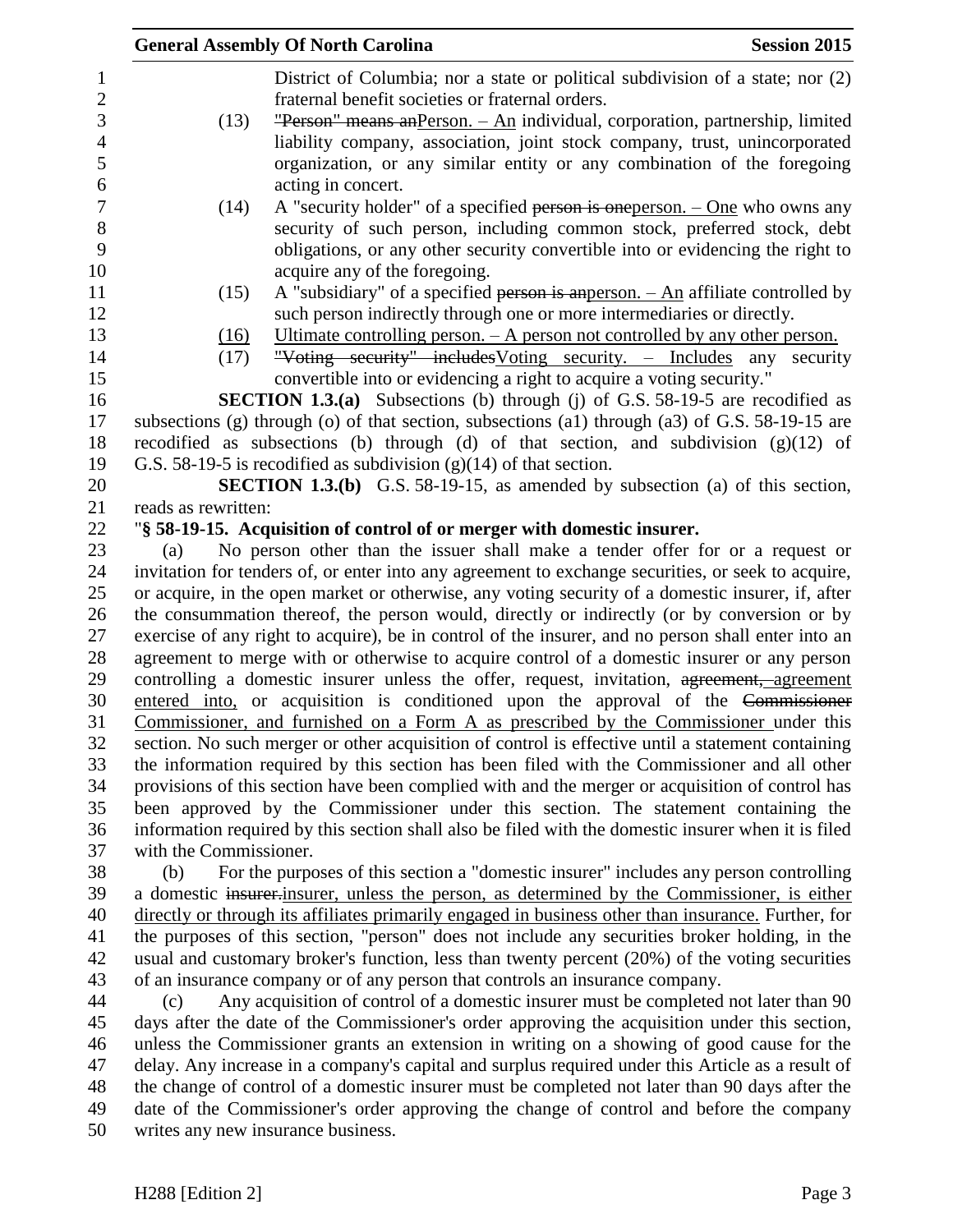| If the deadlines for completion in subsection $(a2)(c)$ of this section are not met, the<br>$\mathbf{1}$<br>(d)<br>$\overline{c}$<br>person seeking to acquire control of the domestic insurer must resubmit the statement required<br>3<br>by subsection $\left(\frac{b}{g}\right)$ of this section, and the Commissioner may reconsider approval of<br>$\overline{4}$<br>acquisition of control under this section.<br>5<br>For purposes of this section, any controlling person of the domestic insurer seeking<br>(e)<br>6<br>to divest its controlling interest in the domestic insurer, in any manner, shall file with the<br>7<br>Commissioner, with a copy to the insurer, confidential notice of its proposed divesture at least<br>$8\,$<br>30 days prior to the cessation of control. The Commissioner shall determine those instances in<br>9<br>which the party or parties seeking to divest or to acquire a controlling interest in an insurer, will<br>10<br>be required to file for and obtain approval of the transaction. The information shall remain<br>confidential until the conclusion of the transaction unless the Commissioner, in his discretion<br>11<br>12<br>determines that confidential treatment will interfere with enforcement of this section. If the<br>13<br>statement referred to in subsection (a) of this section is otherwise filed, this subsection shall not<br>14<br>apply.<br>15<br>With respect to a transaction subject to this section, the acquiring person must also<br>(f)<br>16<br><u>file a pre-acquisition notification with the Commissioner on a Form E as prescribed by the</u><br>17<br>Commissioner. In addition to the information required by the Form E, the Commissioner may<br>18<br>require an expert opinion as to the competitive impact of the proposed acquisition at the<br>acquiring person's expense. A failure to file the pre-acquisition notification may subject the<br>19<br>20<br>insurer or other person who fails to make the filing and who also fails to demonstrate a<br>21<br>good-faith effort to comply with this requirement to a fine of not more than fifty thousand<br>22<br>dollars (\$50,000).<br>23<br>The statement to be filed with the Commissioner under subsection (a) of this section<br>(g)<br>shall be <u>furnished on a Form A as prescribed by the Commissioner</u> , made under oath or<br>24<br>25<br>affirmation affirmation, and shall contain the following information:<br>26<br>27<br>(11)<br>The term of any agreement, contract, or understanding made with or<br>$28\,$<br>proposed to be made with any third party in connection with any acquisition<br>of control of or merger with a domestic insurer, and the amount of any fees,<br>29<br>30<br>commissions, or other compensation to be paid to the third party with regard<br>31<br>thereto.<br>32<br>An agreement by the person required to file the statement referred to in<br>(12) |
|------------------------------------------------------------------------------------------------------------------------------------------------------------------------------------------------------------------------------------------------------------------------------------------------------------------------------------------------------------------------------------------------------------------------------------------------------------------------------------------------------------------------------------------------------------------------------------------------------------------------------------------------------------------------------------------------------------------------------------------------------------------------------------------------------------------------------------------------------------------------------------------------------------------------------------------------------------------------------------------------------------------------------------------------------------------------------------------------------------------------------------------------------------------------------------------------------------------------------------------------------------------------------------------------------------------------------------------------------------------------------------------------------------------------------------------------------------------------------------------------------------------------------------------------------------------------------------------------------------------------------------------------------------------------------------------------------------------------------------------------------------------------------------------------------------------------------------------------------------------------------------------------------------------------------------------------------------------------------------------------------------------------------------------------------------------------------------------------------------------------------------------------------------------------------------------------------------------------------------------------------------------------------------------------------------------------------------------------------------------------------------------------------------------------------------------------------------------------------------------------------------------------------------------------------------------------------------------------------------------------------------------------------------------------------------------------------------------------------------------------------------------------------------------------------------------------------------------------------------------------------------------------------------------------------------------------------------------|
|                                                                                                                                                                                                                                                                                                                                                                                                                                                                                                                                                                                                                                                                                                                                                                                                                                                                                                                                                                                                                                                                                                                                                                                                                                                                                                                                                                                                                                                                                                                                                                                                                                                                                                                                                                                                                                                                                                                                                                                                                                                                                                                                                                                                                                                                                                                                                                                                                                                                                                                                                                                                                                                                                                                                                                                                                                                                                                                                                                  |
|                                                                                                                                                                                                                                                                                                                                                                                                                                                                                                                                                                                                                                                                                                                                                                                                                                                                                                                                                                                                                                                                                                                                                                                                                                                                                                                                                                                                                                                                                                                                                                                                                                                                                                                                                                                                                                                                                                                                                                                                                                                                                                                                                                                                                                                                                                                                                                                                                                                                                                                                                                                                                                                                                                                                                                                                                                                                                                                                                                  |
|                                                                                                                                                                                                                                                                                                                                                                                                                                                                                                                                                                                                                                                                                                                                                                                                                                                                                                                                                                                                                                                                                                                                                                                                                                                                                                                                                                                                                                                                                                                                                                                                                                                                                                                                                                                                                                                                                                                                                                                                                                                                                                                                                                                                                                                                                                                                                                                                                                                                                                                                                                                                                                                                                                                                                                                                                                                                                                                                                                  |
|                                                                                                                                                                                                                                                                                                                                                                                                                                                                                                                                                                                                                                                                                                                                                                                                                                                                                                                                                                                                                                                                                                                                                                                                                                                                                                                                                                                                                                                                                                                                                                                                                                                                                                                                                                                                                                                                                                                                                                                                                                                                                                                                                                                                                                                                                                                                                                                                                                                                                                                                                                                                                                                                                                                                                                                                                                                                                                                                                                  |
|                                                                                                                                                                                                                                                                                                                                                                                                                                                                                                                                                                                                                                                                                                                                                                                                                                                                                                                                                                                                                                                                                                                                                                                                                                                                                                                                                                                                                                                                                                                                                                                                                                                                                                                                                                                                                                                                                                                                                                                                                                                                                                                                                                                                                                                                                                                                                                                                                                                                                                                                                                                                                                                                                                                                                                                                                                                                                                                                                                  |
|                                                                                                                                                                                                                                                                                                                                                                                                                                                                                                                                                                                                                                                                                                                                                                                                                                                                                                                                                                                                                                                                                                                                                                                                                                                                                                                                                                                                                                                                                                                                                                                                                                                                                                                                                                                                                                                                                                                                                                                                                                                                                                                                                                                                                                                                                                                                                                                                                                                                                                                                                                                                                                                                                                                                                                                                                                                                                                                                                                  |
|                                                                                                                                                                                                                                                                                                                                                                                                                                                                                                                                                                                                                                                                                                                                                                                                                                                                                                                                                                                                                                                                                                                                                                                                                                                                                                                                                                                                                                                                                                                                                                                                                                                                                                                                                                                                                                                                                                                                                                                                                                                                                                                                                                                                                                                                                                                                                                                                                                                                                                                                                                                                                                                                                                                                                                                                                                                                                                                                                                  |
|                                                                                                                                                                                                                                                                                                                                                                                                                                                                                                                                                                                                                                                                                                                                                                                                                                                                                                                                                                                                                                                                                                                                                                                                                                                                                                                                                                                                                                                                                                                                                                                                                                                                                                                                                                                                                                                                                                                                                                                                                                                                                                                                                                                                                                                                                                                                                                                                                                                                                                                                                                                                                                                                                                                                                                                                                                                                                                                                                                  |
|                                                                                                                                                                                                                                                                                                                                                                                                                                                                                                                                                                                                                                                                                                                                                                                                                                                                                                                                                                                                                                                                                                                                                                                                                                                                                                                                                                                                                                                                                                                                                                                                                                                                                                                                                                                                                                                                                                                                                                                                                                                                                                                                                                                                                                                                                                                                                                                                                                                                                                                                                                                                                                                                                                                                                                                                                                                                                                                                                                  |
|                                                                                                                                                                                                                                                                                                                                                                                                                                                                                                                                                                                                                                                                                                                                                                                                                                                                                                                                                                                                                                                                                                                                                                                                                                                                                                                                                                                                                                                                                                                                                                                                                                                                                                                                                                                                                                                                                                                                                                                                                                                                                                                                                                                                                                                                                                                                                                                                                                                                                                                                                                                                                                                                                                                                                                                                                                                                                                                                                                  |
|                                                                                                                                                                                                                                                                                                                                                                                                                                                                                                                                                                                                                                                                                                                                                                                                                                                                                                                                                                                                                                                                                                                                                                                                                                                                                                                                                                                                                                                                                                                                                                                                                                                                                                                                                                                                                                                                                                                                                                                                                                                                                                                                                                                                                                                                                                                                                                                                                                                                                                                                                                                                                                                                                                                                                                                                                                                                                                                                                                  |
|                                                                                                                                                                                                                                                                                                                                                                                                                                                                                                                                                                                                                                                                                                                                                                                                                                                                                                                                                                                                                                                                                                                                                                                                                                                                                                                                                                                                                                                                                                                                                                                                                                                                                                                                                                                                                                                                                                                                                                                                                                                                                                                                                                                                                                                                                                                                                                                                                                                                                                                                                                                                                                                                                                                                                                                                                                                                                                                                                                  |
|                                                                                                                                                                                                                                                                                                                                                                                                                                                                                                                                                                                                                                                                                                                                                                                                                                                                                                                                                                                                                                                                                                                                                                                                                                                                                                                                                                                                                                                                                                                                                                                                                                                                                                                                                                                                                                                                                                                                                                                                                                                                                                                                                                                                                                                                                                                                                                                                                                                                                                                                                                                                                                                                                                                                                                                                                                                                                                                                                                  |
|                                                                                                                                                                                                                                                                                                                                                                                                                                                                                                                                                                                                                                                                                                                                                                                                                                                                                                                                                                                                                                                                                                                                                                                                                                                                                                                                                                                                                                                                                                                                                                                                                                                                                                                                                                                                                                                                                                                                                                                                                                                                                                                                                                                                                                                                                                                                                                                                                                                                                                                                                                                                                                                                                                                                                                                                                                                                                                                                                                  |
|                                                                                                                                                                                                                                                                                                                                                                                                                                                                                                                                                                                                                                                                                                                                                                                                                                                                                                                                                                                                                                                                                                                                                                                                                                                                                                                                                                                                                                                                                                                                                                                                                                                                                                                                                                                                                                                                                                                                                                                                                                                                                                                                                                                                                                                                                                                                                                                                                                                                                                                                                                                                                                                                                                                                                                                                                                                                                                                                                                  |
|                                                                                                                                                                                                                                                                                                                                                                                                                                                                                                                                                                                                                                                                                                                                                                                                                                                                                                                                                                                                                                                                                                                                                                                                                                                                                                                                                                                                                                                                                                                                                                                                                                                                                                                                                                                                                                                                                                                                                                                                                                                                                                                                                                                                                                                                                                                                                                                                                                                                                                                                                                                                                                                                                                                                                                                                                                                                                                                                                                  |
|                                                                                                                                                                                                                                                                                                                                                                                                                                                                                                                                                                                                                                                                                                                                                                                                                                                                                                                                                                                                                                                                                                                                                                                                                                                                                                                                                                                                                                                                                                                                                                                                                                                                                                                                                                                                                                                                                                                                                                                                                                                                                                                                                                                                                                                                                                                                                                                                                                                                                                                                                                                                                                                                                                                                                                                                                                                                                                                                                                  |
|                                                                                                                                                                                                                                                                                                                                                                                                                                                                                                                                                                                                                                                                                                                                                                                                                                                                                                                                                                                                                                                                                                                                                                                                                                                                                                                                                                                                                                                                                                                                                                                                                                                                                                                                                                                                                                                                                                                                                                                                                                                                                                                                                                                                                                                                                                                                                                                                                                                                                                                                                                                                                                                                                                                                                                                                                                                                                                                                                                  |
|                                                                                                                                                                                                                                                                                                                                                                                                                                                                                                                                                                                                                                                                                                                                                                                                                                                                                                                                                                                                                                                                                                                                                                                                                                                                                                                                                                                                                                                                                                                                                                                                                                                                                                                                                                                                                                                                                                                                                                                                                                                                                                                                                                                                                                                                                                                                                                                                                                                                                                                                                                                                                                                                                                                                                                                                                                                                                                                                                                  |
|                                                                                                                                                                                                                                                                                                                                                                                                                                                                                                                                                                                                                                                                                                                                                                                                                                                                                                                                                                                                                                                                                                                                                                                                                                                                                                                                                                                                                                                                                                                                                                                                                                                                                                                                                                                                                                                                                                                                                                                                                                                                                                                                                                                                                                                                                                                                                                                                                                                                                                                                                                                                                                                                                                                                                                                                                                                                                                                                                                  |
|                                                                                                                                                                                                                                                                                                                                                                                                                                                                                                                                                                                                                                                                                                                                                                                                                                                                                                                                                                                                                                                                                                                                                                                                                                                                                                                                                                                                                                                                                                                                                                                                                                                                                                                                                                                                                                                                                                                                                                                                                                                                                                                                                                                                                                                                                                                                                                                                                                                                                                                                                                                                                                                                                                                                                                                                                                                                                                                                                                  |
|                                                                                                                                                                                                                                                                                                                                                                                                                                                                                                                                                                                                                                                                                                                                                                                                                                                                                                                                                                                                                                                                                                                                                                                                                                                                                                                                                                                                                                                                                                                                                                                                                                                                                                                                                                                                                                                                                                                                                                                                                                                                                                                                                                                                                                                                                                                                                                                                                                                                                                                                                                                                                                                                                                                                                                                                                                                                                                                                                                  |
|                                                                                                                                                                                                                                                                                                                                                                                                                                                                                                                                                                                                                                                                                                                                                                                                                                                                                                                                                                                                                                                                                                                                                                                                                                                                                                                                                                                                                                                                                                                                                                                                                                                                                                                                                                                                                                                                                                                                                                                                                                                                                                                                                                                                                                                                                                                                                                                                                                                                                                                                                                                                                                                                                                                                                                                                                                                                                                                                                                  |
|                                                                                                                                                                                                                                                                                                                                                                                                                                                                                                                                                                                                                                                                                                                                                                                                                                                                                                                                                                                                                                                                                                                                                                                                                                                                                                                                                                                                                                                                                                                                                                                                                                                                                                                                                                                                                                                                                                                                                                                                                                                                                                                                                                                                                                                                                                                                                                                                                                                                                                                                                                                                                                                                                                                                                                                                                                                                                                                                                                  |
|                                                                                                                                                                                                                                                                                                                                                                                                                                                                                                                                                                                                                                                                                                                                                                                                                                                                                                                                                                                                                                                                                                                                                                                                                                                                                                                                                                                                                                                                                                                                                                                                                                                                                                                                                                                                                                                                                                                                                                                                                                                                                                                                                                                                                                                                                                                                                                                                                                                                                                                                                                                                                                                                                                                                                                                                                                                                                                                                                                  |
|                                                                                                                                                                                                                                                                                                                                                                                                                                                                                                                                                                                                                                                                                                                                                                                                                                                                                                                                                                                                                                                                                                                                                                                                                                                                                                                                                                                                                                                                                                                                                                                                                                                                                                                                                                                                                                                                                                                                                                                                                                                                                                                                                                                                                                                                                                                                                                                                                                                                                                                                                                                                                                                                                                                                                                                                                                                                                                                                                                  |
|                                                                                                                                                                                                                                                                                                                                                                                                                                                                                                                                                                                                                                                                                                                                                                                                                                                                                                                                                                                                                                                                                                                                                                                                                                                                                                                                                                                                                                                                                                                                                                                                                                                                                                                                                                                                                                                                                                                                                                                                                                                                                                                                                                                                                                                                                                                                                                                                                                                                                                                                                                                                                                                                                                                                                                                                                                                                                                                                                                  |
|                                                                                                                                                                                                                                                                                                                                                                                                                                                                                                                                                                                                                                                                                                                                                                                                                                                                                                                                                                                                                                                                                                                                                                                                                                                                                                                                                                                                                                                                                                                                                                                                                                                                                                                                                                                                                                                                                                                                                                                                                                                                                                                                                                                                                                                                                                                                                                                                                                                                                                                                                                                                                                                                                                                                                                                                                                                                                                                                                                  |
|                                                                                                                                                                                                                                                                                                                                                                                                                                                                                                                                                                                                                                                                                                                                                                                                                                                                                                                                                                                                                                                                                                                                                                                                                                                                                                                                                                                                                                                                                                                                                                                                                                                                                                                                                                                                                                                                                                                                                                                                                                                                                                                                                                                                                                                                                                                                                                                                                                                                                                                                                                                                                                                                                                                                                                                                                                                                                                                                                                  |
|                                                                                                                                                                                                                                                                                                                                                                                                                                                                                                                                                                                                                                                                                                                                                                                                                                                                                                                                                                                                                                                                                                                                                                                                                                                                                                                                                                                                                                                                                                                                                                                                                                                                                                                                                                                                                                                                                                                                                                                                                                                                                                                                                                                                                                                                                                                                                                                                                                                                                                                                                                                                                                                                                                                                                                                                                                                                                                                                                                  |
|                                                                                                                                                                                                                                                                                                                                                                                                                                                                                                                                                                                                                                                                                                                                                                                                                                                                                                                                                                                                                                                                                                                                                                                                                                                                                                                                                                                                                                                                                                                                                                                                                                                                                                                                                                                                                                                                                                                                                                                                                                                                                                                                                                                                                                                                                                                                                                                                                                                                                                                                                                                                                                                                                                                                                                                                                                                                                                                                                                  |
|                                                                                                                                                                                                                                                                                                                                                                                                                                                                                                                                                                                                                                                                                                                                                                                                                                                                                                                                                                                                                                                                                                                                                                                                                                                                                                                                                                                                                                                                                                                                                                                                                                                                                                                                                                                                                                                                                                                                                                                                                                                                                                                                                                                                                                                                                                                                                                                                                                                                                                                                                                                                                                                                                                                                                                                                                                                                                                                                                                  |
| 33<br>subsection (a) of this section that it will provide the annual report, specified                                                                                                                                                                                                                                                                                                                                                                                                                                                                                                                                                                                                                                                                                                                                                                                                                                                                                                                                                                                                                                                                                                                                                                                                                                                                                                                                                                                                                                                                                                                                                                                                                                                                                                                                                                                                                                                                                                                                                                                                                                                                                                                                                                                                                                                                                                                                                                                                                                                                                                                                                                                                                                                                                                                                                                                                                                                                           |
| 34<br>in G.S. 58-19-25, for so long as control exists.                                                                                                                                                                                                                                                                                                                                                                                                                                                                                                                                                                                                                                                                                                                                                                                                                                                                                                                                                                                                                                                                                                                                                                                                                                                                                                                                                                                                                                                                                                                                                                                                                                                                                                                                                                                                                                                                                                                                                                                                                                                                                                                                                                                                                                                                                                                                                                                                                                                                                                                                                                                                                                                                                                                                                                                                                                                                                                           |
| 35<br>An acknowledgement by the person required to file the statement referred to<br>(13)                                                                                                                                                                                                                                                                                                                                                                                                                                                                                                                                                                                                                                                                                                                                                                                                                                                                                                                                                                                                                                                                                                                                                                                                                                                                                                                                                                                                                                                                                                                                                                                                                                                                                                                                                                                                                                                                                                                                                                                                                                                                                                                                                                                                                                                                                                                                                                                                                                                                                                                                                                                                                                                                                                                                                                                                                                                                        |
| 36<br>in subsection (a) of this section that the person and all subsidiaries within its                                                                                                                                                                                                                                                                                                                                                                                                                                                                                                                                                                                                                                                                                                                                                                                                                                                                                                                                                                                                                                                                                                                                                                                                                                                                                                                                                                                                                                                                                                                                                                                                                                                                                                                                                                                                                                                                                                                                                                                                                                                                                                                                                                                                                                                                                                                                                                                                                                                                                                                                                                                                                                                                                                                                                                                                                                                                          |
| 37<br>control in the insurance holding company system will provide information to                                                                                                                                                                                                                                                                                                                                                                                                                                                                                                                                                                                                                                                                                                                                                                                                                                                                                                                                                                                                                                                                                                                                                                                                                                                                                                                                                                                                                                                                                                                                                                                                                                                                                                                                                                                                                                                                                                                                                                                                                                                                                                                                                                                                                                                                                                                                                                                                                                                                                                                                                                                                                                                                                                                                                                                                                                                                                |
| 38<br>the Commissioner upon request as necessary to evaluate enterprise risk to                                                                                                                                                                                                                                                                                                                                                                                                                                                                                                                                                                                                                                                                                                                                                                                                                                                                                                                                                                                                                                                                                                                                                                                                                                                                                                                                                                                                                                                                                                                                                                                                                                                                                                                                                                                                                                                                                                                                                                                                                                                                                                                                                                                                                                                                                                                                                                                                                                                                                                                                                                                                                                                                                                                                                                                                                                                                                  |
| 39<br>the insurer.                                                                                                                                                                                                                                                                                                                                                                                                                                                                                                                                                                                                                                                                                                                                                                                                                                                                                                                                                                                                                                                                                                                                                                                                                                                                                                                                                                                                                                                                                                                                                                                                                                                                                                                                                                                                                                                                                                                                                                                                                                                                                                                                                                                                                                                                                                                                                                                                                                                                                                                                                                                                                                                                                                                                                                                                                                                                                                                                               |
| 40<br>Such additional information as the Commissioner may by rule prescribe as<br>(14)                                                                                                                                                                                                                                                                                                                                                                                                                                                                                                                                                                                                                                                                                                                                                                                                                                                                                                                                                                                                                                                                                                                                                                                                                                                                                                                                                                                                                                                                                                                                                                                                                                                                                                                                                                                                                                                                                                                                                                                                                                                                                                                                                                                                                                                                                                                                                                                                                                                                                                                                                                                                                                                                                                                                                                                                                                                                           |
| necessary or appropriate for the protection of policyholders of the insurer or<br>41                                                                                                                                                                                                                                                                                                                                                                                                                                                                                                                                                                                                                                                                                                                                                                                                                                                                                                                                                                                                                                                                                                                                                                                                                                                                                                                                                                                                                                                                                                                                                                                                                                                                                                                                                                                                                                                                                                                                                                                                                                                                                                                                                                                                                                                                                                                                                                                                                                                                                                                                                                                                                                                                                                                                                                                                                                                                             |
| 42<br>in the public interest.                                                                                                                                                                                                                                                                                                                                                                                                                                                                                                                                                                                                                                                                                                                                                                                                                                                                                                                                                                                                                                                                                                                                                                                                                                                                                                                                                                                                                                                                                                                                                                                                                                                                                                                                                                                                                                                                                                                                                                                                                                                                                                                                                                                                                                                                                                                                                                                                                                                                                                                                                                                                                                                                                                                                                                                                                                                                                                                                    |
| 43<br>If the person required to file the statement referred to in subsection (a) of this section is a                                                                                                                                                                                                                                                                                                                                                                                                                                                                                                                                                                                                                                                                                                                                                                                                                                                                                                                                                                                                                                                                                                                                                                                                                                                                                                                                                                                                                                                                                                                                                                                                                                                                                                                                                                                                                                                                                                                                                                                                                                                                                                                                                                                                                                                                                                                                                                                                                                                                                                                                                                                                                                                                                                                                                                                                                                                            |
| partnership, limited partnership, syndicate, or other group, the Commissioner shall require that<br>44                                                                                                                                                                                                                                                                                                                                                                                                                                                                                                                                                                                                                                                                                                                                                                                                                                                                                                                                                                                                                                                                                                                                                                                                                                                                                                                                                                                                                                                                                                                                                                                                                                                                                                                                                                                                                                                                                                                                                                                                                                                                                                                                                                                                                                                                                                                                                                                                                                                                                                                                                                                                                                                                                                                                                                                                                                                           |
| 45<br>the information called for by subdivisions (1) through $(12)(14)$ of this subsection be given with                                                                                                                                                                                                                                                                                                                                                                                                                                                                                                                                                                                                                                                                                                                                                                                                                                                                                                                                                                                                                                                                                                                                                                                                                                                                                                                                                                                                                                                                                                                                                                                                                                                                                                                                                                                                                                                                                                                                                                                                                                                                                                                                                                                                                                                                                                                                                                                                                                                                                                                                                                                                                                                                                                                                                                                                                                                         |
| 46<br>respect to each partner of such partnership or limited partnership, each member of such                                                                                                                                                                                                                                                                                                                                                                                                                                                                                                                                                                                                                                                                                                                                                                                                                                                                                                                                                                                                                                                                                                                                                                                                                                                                                                                                                                                                                                                                                                                                                                                                                                                                                                                                                                                                                                                                                                                                                                                                                                                                                                                                                                                                                                                                                                                                                                                                                                                                                                                                                                                                                                                                                                                                                                                                                                                                    |
| 47<br>syndicate or group, and each person who controls such partner or member. If any such partner,                                                                                                                                                                                                                                                                                                                                                                                                                                                                                                                                                                                                                                                                                                                                                                                                                                                                                                                                                                                                                                                                                                                                                                                                                                                                                                                                                                                                                                                                                                                                                                                                                                                                                                                                                                                                                                                                                                                                                                                                                                                                                                                                                                                                                                                                                                                                                                                                                                                                                                                                                                                                                                                                                                                                                                                                                                                              |
| 48<br>member, or person is a corporation or the person required to file the statement referred to in                                                                                                                                                                                                                                                                                                                                                                                                                                                                                                                                                                                                                                                                                                                                                                                                                                                                                                                                                                                                                                                                                                                                                                                                                                                                                                                                                                                                                                                                                                                                                                                                                                                                                                                                                                                                                                                                                                                                                                                                                                                                                                                                                                                                                                                                                                                                                                                                                                                                                                                                                                                                                                                                                                                                                                                                                                                             |
| subsection (a) of this section is a corporation, the Commissioner shall require that the<br>49                                                                                                                                                                                                                                                                                                                                                                                                                                                                                                                                                                                                                                                                                                                                                                                                                                                                                                                                                                                                                                                                                                                                                                                                                                                                                                                                                                                                                                                                                                                                                                                                                                                                                                                                                                                                                                                                                                                                                                                                                                                                                                                                                                                                                                                                                                                                                                                                                                                                                                                                                                                                                                                                                                                                                                                                                                                                   |
| information called for by subdivisions (1) through $(12)(14)$ of this subsection be given with<br>50                                                                                                                                                                                                                                                                                                                                                                                                                                                                                                                                                                                                                                                                                                                                                                                                                                                                                                                                                                                                                                                                                                                                                                                                                                                                                                                                                                                                                                                                                                                                                                                                                                                                                                                                                                                                                                                                                                                                                                                                                                                                                                                                                                                                                                                                                                                                                                                                                                                                                                                                                                                                                                                                                                                                                                                                                                                             |

respect to such corporation, each officer and director of such corporation, and each person who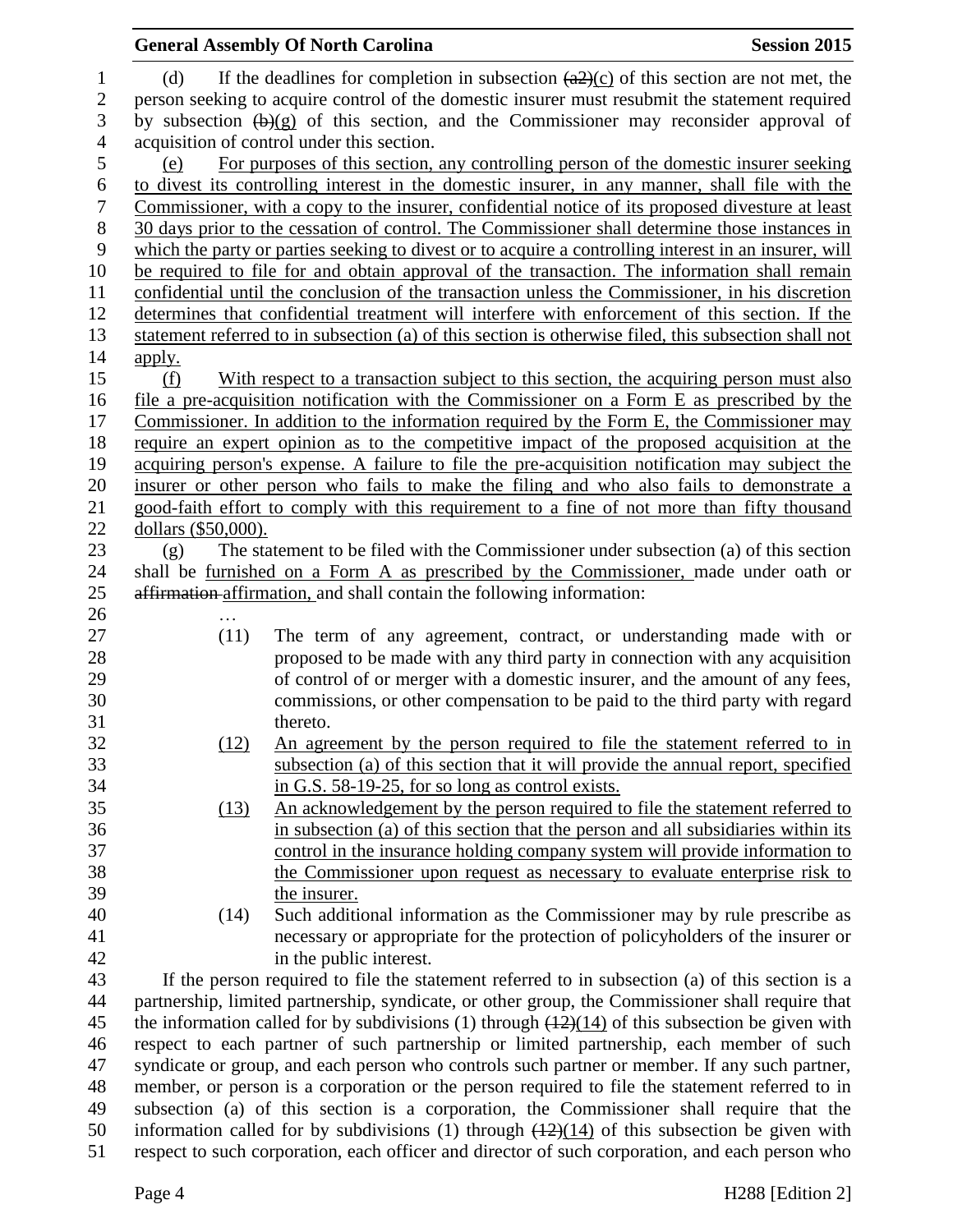is, directly or indirectly, the beneficial owner of more than ten percent (10%) of the outstanding voting securities of such corporation.

 If any material change occurs in the facts set forth in the statement filed with the Commissioner and sent to such insurer pursuant to this section, an amendment setting forth such change, together with copies of all documents and other material relevant to such change, shall be filed with the Commissioner and sent to such insurer by the filer within two business days after the person learns of such change.

…

9 (i) The public hearing referred to in subsection  $(d)(i)$  of this section shall be held within 120 days after the statement required by subsection (a) of this section is filed, and the Commissioner shall give at least 30 days notice of the hearing to the person filing the statement, to the insurer, and to such other persons as may be designated by the Commissioner. The Commissioner shall make a determination as expeditiously as is reasonably practicable after the conclusion of the hearing. At the hearing, the person filing the statement, the insurer, any person to whom notice of hearing was sent, and any other person whose interest may be affected by the hearing shall have the right to present evidence, examine and cross-examine witnesses, and offer oral or written arguments; and in connection therewith shall be entitled to conduct discovery proceedings at any time after the statement is filed with the Commissioner under this section and in the same manner as is presently allowed in the superior courts of this State. In connection with discovery proceedings authorized by this section, the Commissioner may issue such protective orders and other orders governing the timing and scheduling of discovery proceedings as might otherwise have been issued by a superior court of this State in connection with a civil proceeding. If any party fails to make reasonable and adequate response to discovery on a timely basis or fails to comply with any order of the Commissioner with respect to discovery, the Commissioner on the Commissioner's own motion or on motion of any other party or person may order that the hearing be postponed, recessed, convened, or reconvened, as the case may be, following proper completion of discovery and reasonable notice to the person filing the statement, to the insurer, and to such other persons as may be designated by the Commissioner.

 If the proposed acquisition of control will require the approval of the insurance commissioners of more than one state, the public hearing referred to in this subsection may be held on a consolidated basis upon request of the person filing the statement referred to in subsection (a) of this section. Such person shall file the statement referred to in subsection (a) of this section with the NAIC within five days of making the request for a public hearing. A commissioner may opt out of a consolidated hearing and shall provide notice to the applicant of the opt out within 10 days of the receipt of the statement referred to in subsection (a) of this section. A hearing conducted on a consolidated basis shall be public and shall be held within the United States before the commissioners of the states in which the insurers are domiciled. Such commissioners shall hear and receive evidence. A commissioner may attend such hearing, in person or by telecommunication.

- …
- 42 (n) The Each of the following are violations of this section:
- 

 (1) The failure to file any statement, amendment, or other material required to 44 be filed pursuant to subsection (a) or  $(b)(g)$  of this section; or section.

45 (2) The effectuation or any attempt to effectuate an acquisition of control  $\theta$ form- divestiture of, or merger with a domestic insurer, unless the Commissioner 47 has given his approval thereto. of the acquisition, divestiture, or merger.

 (o) The courts of this State are vested with jurisdiction over every person not resident, domiciled, or authorized to do business in this State who files a statement with the Commissioner under this section; and the overall actions involving such person arising out of violations of this section and each such person is deemed to have performed acts equivalent to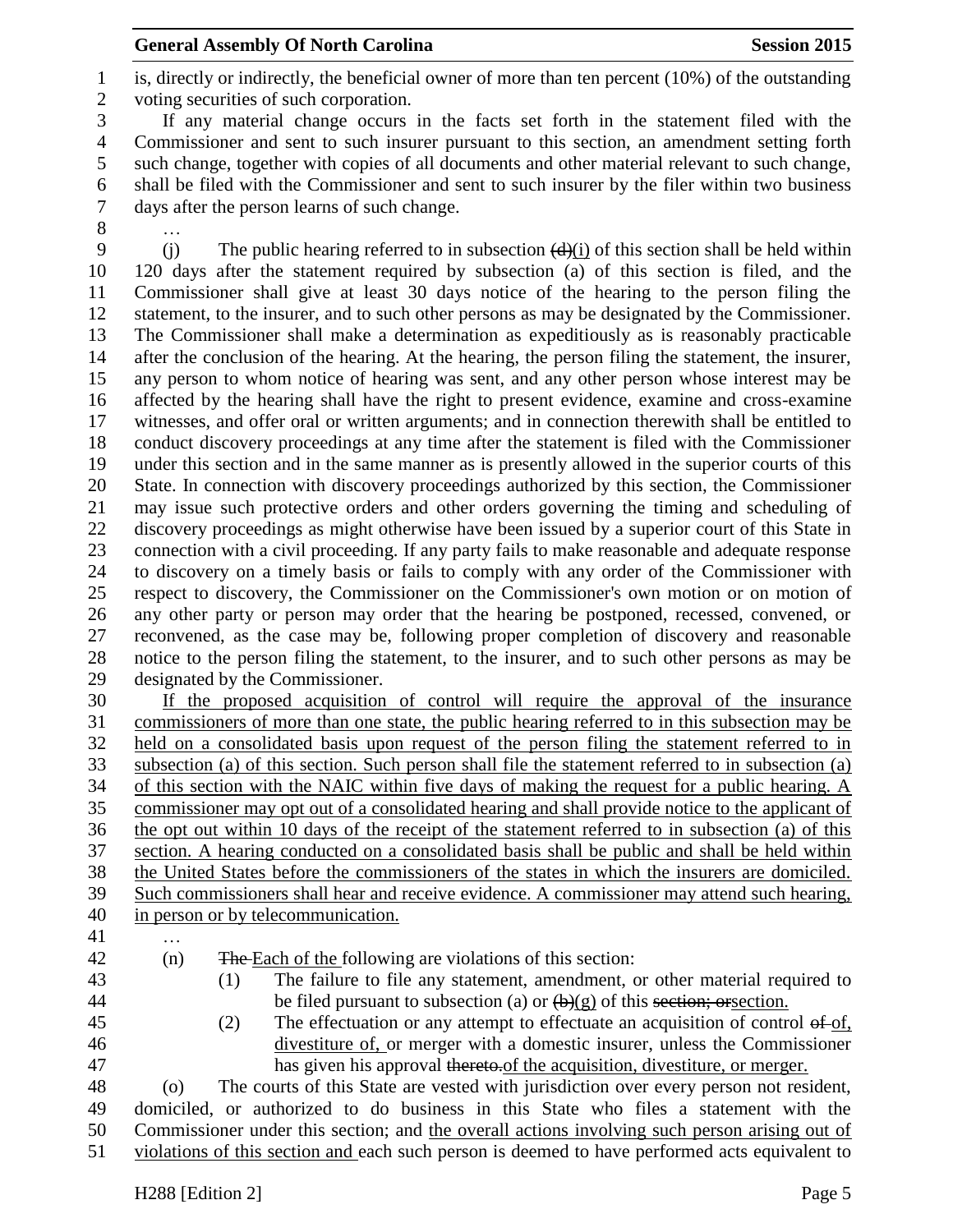and constituting an appointment by such person of the Commissioner to be his true and lawful attorney upon whom may be served all legal process in any action, suit, or proceeding arising out of violations of this section. Copies of all such process shall be handled in accordance with the provisions of G.S. 58-16-30, 58-16-35, and 58-16-45."

**SECTION 1.4.** G.S. 58-19-25 reads as rewritten:

# "**§ 58-19-25. Registration of insurers.**

(a) Every insurer that is licensed-authorized to do business in this State and that is a member of an insurance holding company system shall register with the Commissioner,Commissioner pursuant to G.S. 58-19-25(b), except a foreign insurer subject to the registration requirements and standards adopted by statute or regulation in the jurisdiction of its domicile that are substantially similar to those contained in:

- 
- (1) This section.
- 
- (2) G.S. 58-19-30(a), G.S. 58-19-30(c), and G.S. 58-19-30(d).
- (3) G.S. 58-19-30(b) or a statutory or regulatory provision such as the following: Each registered insurer shall keep current the information required to be disclosed in its registration statement by reporting all material changes or additions within 15 days after the end of the month in which it learns of each change or addition. The insurer shall also file a copy of its registration statement and any amendments to the statement in each state in which that insurer is authorized to do business, if requested by the insurance 21 regulator of that state.

 Any insurer that is subject to registration under this section shall register within 30 days after it becomes subject to registration, and an amendment to the registration statement shall be filed by April 1 of each year for the previous calendar year; unless the Commissioner for good cause shown extends the time for registration or filing, and then within the extended time. All registration statements shall contain a summary, on a form Form C as prescribed by the Commissioner, outlining all items in the current registration statement representing changes 28 from the prior registration statement. The Commissioner may require any insurer that is  $a$ -an insurance member of a holding company system that is not subject to registration under this section to furnish a copy of the registration statement or other information filed by the insurance company with the insurance regulator of its domiciliary jurisdiction.

 (b) Every insurer subject to registration shall file the registration statement on a form Form B prescribed by the Commissioner, which shall contain the following current information:

- … (6) If requested by the Commissioner, the insurer shall include financial statements of or within an insurance holding company system, including all affiliates. Financial statements may include, but are not limited to, annual audited financial statements filed with the United States Securities and Exchange Commission pursuant to the Securities Act of 1933, as amended, or the Securities Exchange Act of 1934, as amended. An insurer required to file financial statements pursuant to this subdivision may satisfy the request by providing the Commissioner with the most recently filed parent corporation financial statements that have been filed with the United States Securities and Exchange Commission. (7) Statements that the insurer's board of directors oversees corporate governance and internal controls and that the insurer's officers or senior management have approved, implemented, and continue to maintain and monitor corporate governance and internal control procedures.
- (8) Any other information required by the Commissioner by rule or regulation.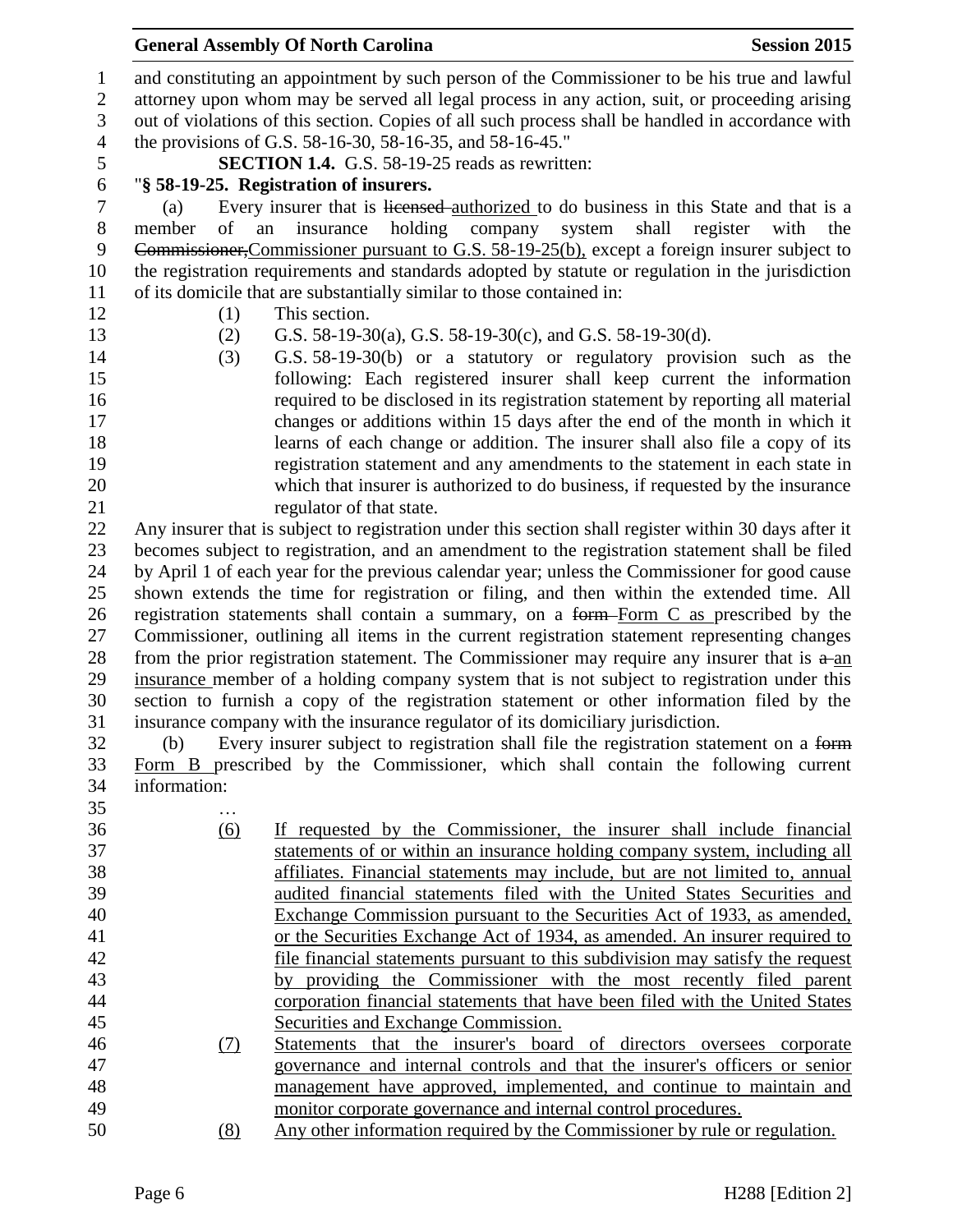(c) No information need be disclosed on the registration statement filed pursuant to subsection (b) of this section if such information is not material for the purposes of this section. Unless the Commissioner by rule or order provides otherwise, all sales, purchases, exchanges, loans or extensions of credit, investments, or guarantees involving one-half of one percent (1/2%) or less of an insurer's admitted assets as of the preceding December 31 are not material for the purposes of this section. (d) Subject to G.S. 58-7-130(b) and G.S. 58-19-30(c), each domestic insurer shall report to the Commissioner all dividends and other distributions to shareholders within five business days following the declaration thereof and at least 30 days before the payment thereof. The Commissioner may adopt rules to further the requirements of this section.of the dividend or distribution by providing the information set forth in G.S. 58-19-30(e). A prior notification of an ordinary dividend or any other ordinary distribution required under this subsection shall be deemed to be incomplete unless all of the information required by G.S. 58-19-30(e) has been included. The Commissioner shall consider the factors set forth in G.S. 58-19-30(d) in his review of dividends or other distributions to shareholders pursuant to this subsection. The Commissioner may adopt rules to further the requirements of this section. (e) Any person within an insurance holding company system subject to registration shall provide complete and accurate information to an insurer, where such information is reasonably necessary to enable the insurer to comply with the provisions of this Article. (f) The Commissioner shall terminate the registration of any insurer that demonstrates that it no longer is a member of an insurance holding company system. A termination of 22 registration shall include the information set forth in subdivision  $(j)(1)$  of this section and shall be deemed to have been granted unless the Commissioner, within 30 days after receipt of the request, notifies the registrant otherwise. (g) The Commissioner may require or allow two or more affiliated insurers subject to registration under this section to file a consolidated registration statement.or alternative registration statement as provided in subsection (h) of this section. The Commissioner, however, reserves the right to require individual filings if he deems such filings necessary in the interest of clarity, ease of administration, or the public good. (h) The CommissionerAny authorized insurer may allow an insurer that is authorized to do business in this State and that is part of an insurance holding company system to registerfile a registration statement on behalf of any affiliated insurer that isor insurers that are required to 33 register under subsection  $(a)$  of this section and to file all information and material required to be filed under this section.(a) of this section. A registration statement may include information not required by Article 19 of this Chapter regarding any insurer in the insurance holding company system even if the insurer is not authorized to do business in this State. In lieu of filing a registration statement on a Form B, the authorized insurer may file a copy of the registration statement or similar report that it is required to file in its state of domicile, provided all of the following apply: (1) The statement or report contains substantially similar information required to be furnished on Form B. (2) The filing insurer is the principal insurance company in the insurance holding company system. The question of whether the filing insurer is the principal insurance company in the insurance holding company system is a question of fact, and an insurer filing a registration statement or report in lieu of Form B on behalf of an affiliated insurer shall set forth a brief statement of facts which will substantiate the filing insurer's claim that it, in fact, is the principal insurer in the insurance holding company system. (i) The provisions of this section do not apply to any insurer, information, or transaction if and to the extent that the Commissioner by rule or order exempts the same from

the provisions of this section.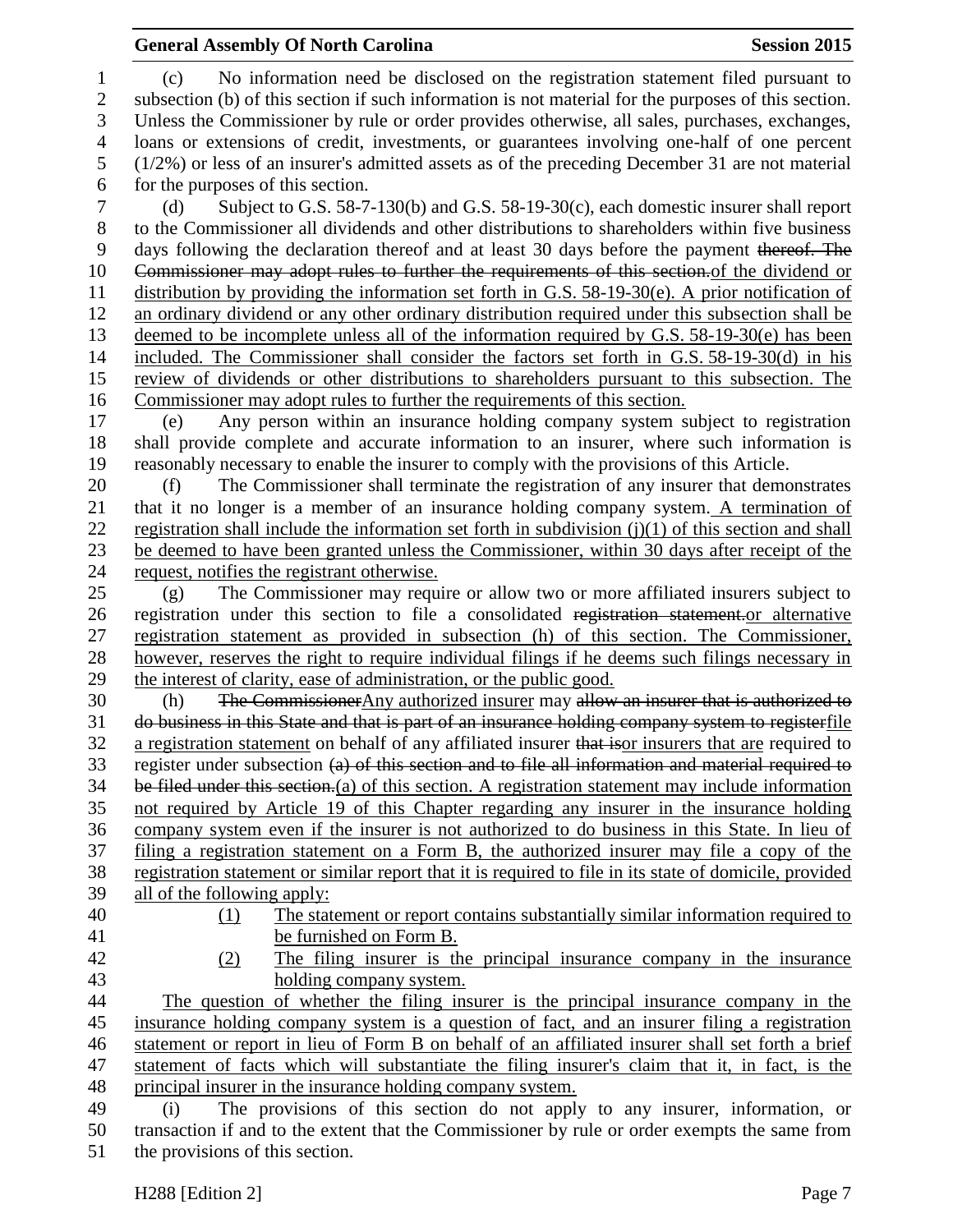|     | <b>General Assembly Of North Carolina</b>   |                   |                                                                |                         |  | <b>Session 2015</b>                                                                                |
|-----|---------------------------------------------|-------------------|----------------------------------------------------------------|-------------------------|--|----------------------------------------------------------------------------------------------------|
| (i) |                                             |                   |                                                                |                         |  | Any person may file with the Commissioner a disclaimer of affiliation-affiliation,                 |
|     |                                             |                   |                                                                |                         |  | which includes the information outlined in G.S. $58-19-25(j)(1)$ , with any authorized insurer, or |
|     |                                             |                   |                                                                |                         |  | such a disclaimer of affiliation may be filed by such insurer or any member of an insurance        |
|     |                                             |                   | holding company system system as set forth in this subsection. |                         |  |                                                                                                    |
|     | (1)                                         |                   |                                                                |                         |  | The disclaimer shall fully disclose all material relationships and bases for                       |
|     |                                             |                   |                                                                |                         |  | affiliation between such person and such insurer as well as the basis for                          |
|     |                                             |                   |                                                                |                         |  | disclaiming such affiliation. After a disclaimer has been filed, the insurer                       |
|     |                                             |                   |                                                                |                         |  | shall be relieved of any duty to register or report under this section that may                    |
|     |                                             |                   |                                                                |                         |  | arise out of the insurer's relationship with such person unless the                                |
|     |                                             |                   |                                                                |                         |  | Commissioner disallows such a disclaimer. The Commissioner shall                                   |
|     |                                             |                   |                                                                |                         |  | disallow such a disclaimer only after furnishing all parties in interest with                      |
|     |                                             |                   |                                                                |                         |  | notice and opportunity to be heard and after making specific findings of fact                      |
|     |                                             |                   |                                                                |                         |  | to support such disallowance. A disclaimer of affiliation shall be deemed to                       |
|     |                                             |                   |                                                                |                         |  | have been granted unless the Commissioner, within 30 days following the                            |
|     |                                             |                   |                                                                |                         |  | receipt of a complete disclaimer of affiliation, notifies the filing party that                    |
|     |                                             |                   |                                                                |                         |  | the disclaimer of affiliation is disallowed. In the event of disallowance, the                     |
|     |                                             |                   |                                                                |                         |  | disclaiming party may request an administrative hearing, which shall be                            |
|     |                                             |                   |                                                                |                         |  | granted. The disclaiming party shall be relieved of its duty to register under                     |
|     |                                             |                   |                                                                |                         |  | this section if approval of the disclaimer of affiliation has been granted by                      |
|     |                                             |                   |                                                                |                         |  | the Commissioner, or if the disclaimer of affiliation is deemed to have been                       |
|     |                                             | approved.         |                                                                |                         |  |                                                                                                    |
|     | (2)                                         |                   |                                                                |                         |  | A disclaimer of affiliation pursuant to this subsection or a request for                           |
|     |                                             |                   |                                                                |                         |  | termination of registration pursuant to G.S. $58-19-25(f)$ claiming that a                         |
|     |                                             |                   |                                                                |                         |  | person does not, or will not upon the taking of some proposed action, control                      |
|     |                                             | another person    |                                                                | (hereinafter "subject") |  | shall contain the following                                                                        |
|     |                                             | information:      |                                                                |                         |  |                                                                                                    |
|     |                                             | $\underline{a}$ . |                                                                |                         |  | The number of authorized, issued, and outstanding voting securities                                |
|     |                                             |                   | of the subject.                                                |                         |  |                                                                                                    |
|     |                                             | <u>b.</u>         |                                                                |                         |  | With respect to the person whose control is denied and all affiliates                              |
|     |                                             |                   |                                                                |                         |  | of such person, the number and percentage of shares of the subject's                               |
|     |                                             |                   |                                                                |                         |  | voting securities, which are held of record or known to be                                         |
|     |                                             |                   |                                                                |                         |  | beneficially owned, and the number of shares concerning which there                                |
|     |                                             |                   | is a right to acquire, directly or indirectly.                 |                         |  |                                                                                                    |
|     |                                             | $\underline{c}$ . |                                                                |                         |  | All material relationships and bases for affiliation between the                                   |
|     |                                             |                   |                                                                |                         |  | subject and the person whose control is denied and all affiliates of                               |
|     |                                             |                   | such person.                                                   |                         |  |                                                                                                    |
|     |                                             | <u>d.</u>         |                                                                |                         |  | A statement explaining why the person should not be considered to                                  |
|     |                                             |                   | control the subject.                                           |                         |  |                                                                                                    |
|     | (k)                                         |                   |                                                                |                         |  | The failure to file a registration statement or any summary of the registration                    |
|     |                                             |                   |                                                                |                         |  | statement or enterprise risk filing thereto required by this section within the time specified for |
|     | such filing is a violation of this section. |                   |                                                                |                         |  |                                                                                                    |
| (1) |                                             |                   |                                                                |                         |  | Effective January 1, 2016, the ultimate controlling person of every insurer subject to             |
|     |                                             |                   |                                                                |                         |  | registration shall also file an annual enterprise risk report on Form F as prescribed by the       |
|     |                                             |                   |                                                                |                         |  | Commissioner. The report shall, to the best of the ultimate controlling person's knowledge and     |
|     |                                             |                   |                                                                |                         |  | belief, identify the material risks within the insurance holding company system that could pose    |
|     |                                             |                   |                                                                |                         |  | enterprise risk to the insurer. The report shall be filed with the lead state commissioner of the  |
|     |                                             |                   |                                                                |                         |  | insurance holding company system as determined by the procedures within the Financial              |
|     |                                             |                   | Analysis Handbook adopted by the NAIC."                        |                         |  |                                                                                                    |
|     |                                             |                   |                                                                |                         |  | <b>SECTION 1.5.(a)</b> G.S. 58-19-30(b)(5) is recodified as G.S. 58-19-30(b)(6).                   |
|     |                                             |                   |                                                                |                         |  | <b>SECTION 1.5.(b)</b> G.S. 58-19-30, as amended by subsection (a) of this section,                |
|     | reads as rewritten:                         |                   |                                                                |                         |  |                                                                                                    |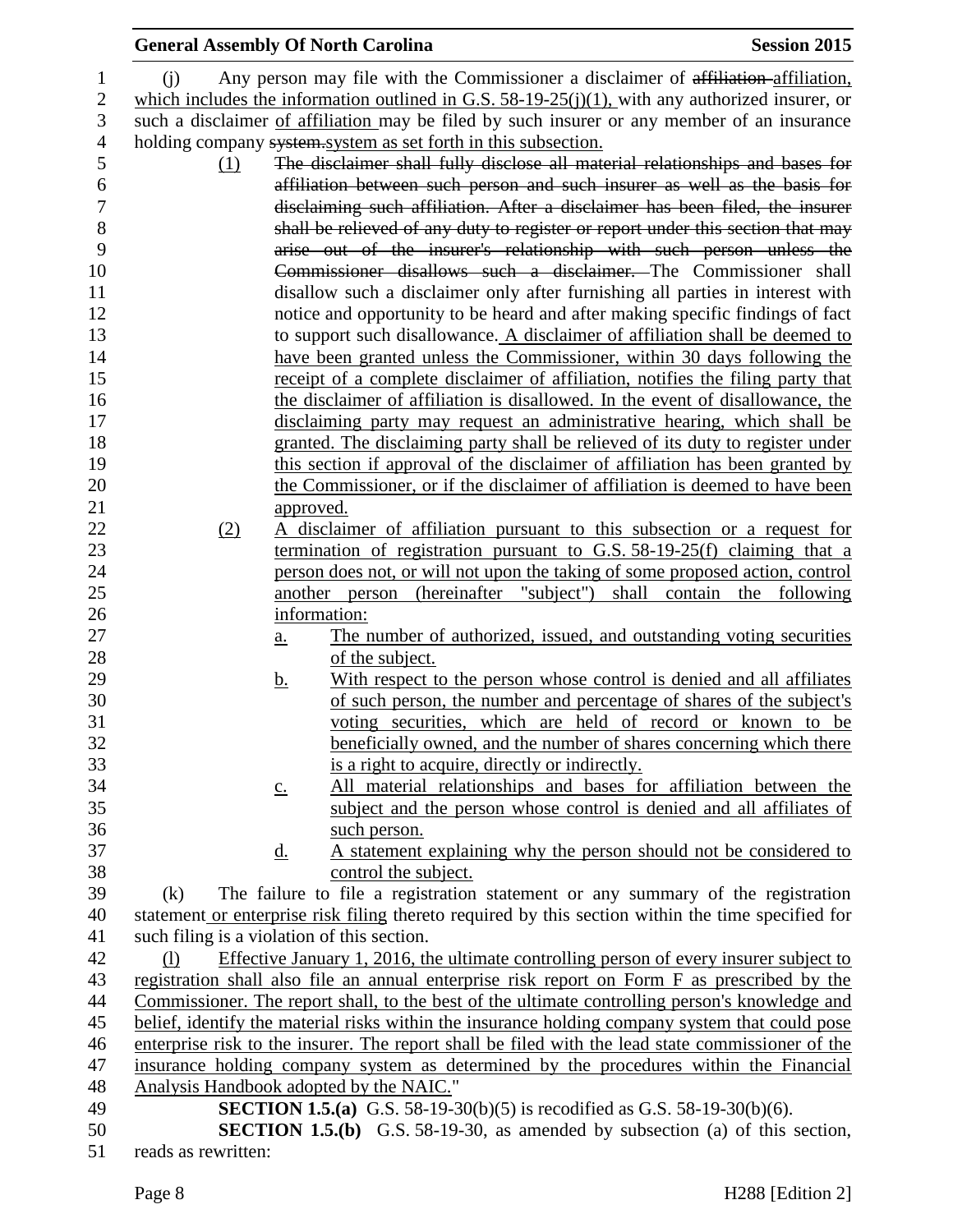|     |     | <b>General Assembly Of North Carolina</b><br><b>Session 2015</b>                                   |
|-----|-----|----------------------------------------------------------------------------------------------------|
|     |     | "§ 58-19-30. Standards and management of an insurer within a-an insurance holding                  |
|     |     | company system.                                                                                    |
| (a) |     | Transactions within $a$ -an insurance holding company system to which an insurer                   |
|     |     | subject to registration is a party are subject to all of the following standards:                  |
|     | (1) | The terms shall be fair and reasonable.                                                            |
|     | (2) | Charges or fees for services performed shall be reasonable.                                        |
|     | (3) | Expenses incurred and payment received shall be allocated to the insurer in                        |
|     |     | conformity with customary insurance accounting practices consistently                              |
|     |     | applied.                                                                                           |
|     | (4) | The books, accounts, and records of each party to all such transactions shall                      |
|     |     | be so maintained as to clearly and accurately disclose the nature and details                      |
|     |     | of the transactions, including such accounting information as is necessary to                      |
|     |     | support the reasonableness of the charges or fees to the respective parties.                       |
|     | (5) | The insurer's surplus as regards policyholders following any dividends or                          |
|     |     | distributions to shareholder affiliates shall be reasonable in relation to the                     |
|     |     | insurer's outstanding liabilities and adequate to its financial needs.                             |
|     | (6) | Agreements for cost-sharing services and management services shall include                         |
|     |     | such provisions as required by this Article or rule and regulation issued by                       |
|     |     | the Commissioner.                                                                                  |
| (b) |     | The following transactions involving a domestic insurer and any person in its                      |
|     |     | holding company system system, including amendments or modifications of affiliated                 |
|     |     | agreements that were previously filed pursuant to this section and that are subject to any         |
|     |     | materiality standards contained in subdivision (1) through (7) of this section, may not be         |
|     |     | entered into unless the insurer has notified the Commissioner in writing of its intention to enter |
|     |     | into the transaction at least 30 days before the transaction, or such shorter period as the        |
|     |     | Commissioner permits, and the Commissioner has not disapproved it within that period: period.      |
|     |     | The notice for amendments or modifications shall include the reason for the change and the         |
|     |     | financial impact on the domestic insurer. Informal notice shall be given to the Commissioner,      |
|     |     | within 30 days after termination of a previously filed agreement, so that the Commissioner may     |
|     |     | determine the type of filing required, if any. An insurer required to give notice of a proposed    |
|     |     | transaction pursuant to this subsection shall furnish the required information on a Form D, as     |
|     |     | prescribed by the Commissioner.                                                                    |
|     | (1) | Sales, purchases, exchanges, loans or extensions of credit, or investments,                        |
|     |     | provided the transactions equal or exceed: (i) with respect to nonlife                             |
|     |     | insurers, the lesser of three percent (3%) of the insurer's admitted assets or                     |
|     |     | twenty-five percent (25%) of surplus as regards policyholders; (ii) with                           |
|     |     | respect to life insurers, three percent (3%) of the insurer's admitted assets;                     |
|     |     | each as of the preceding December 31.                                                              |
|     | (2) | Loans or extensions of credit to any person who is not affiliated, where the                       |
|     |     | insurer makes the loans or extensions of credit with the agreement or                              |
|     |     | understanding that the proceeds of the transactions, in whole or in substantial                    |
|     |     | part, are to be used to make loans or extensions of credit to, to purchase                         |
|     |     | assets of, or to make investments in, any affiliate of the insurer making the                      |
|     |     | loans or extensions of credit provided the transactions equal or exceed: (i)                       |
|     |     | with respect to nonlife insurers, the lesser of three percent $(3%)$ of the                        |
|     |     | insurer's admitted assets or twenty-five percent (25%) of surplus as regards                       |
|     |     | policyholders; (ii) with respect to life insurers, three percent (3%) of the                       |
|     |     | insurer's admitted assets; each as of the preceding December 31.                                   |
|     | (3) | Reinsurance agreements or modifications to the agreements-agreements,                              |
|     |     | including the following:                                                                           |
|     |     | Reinsurance pooling agreements.<br>$\underline{a}$ .                                               |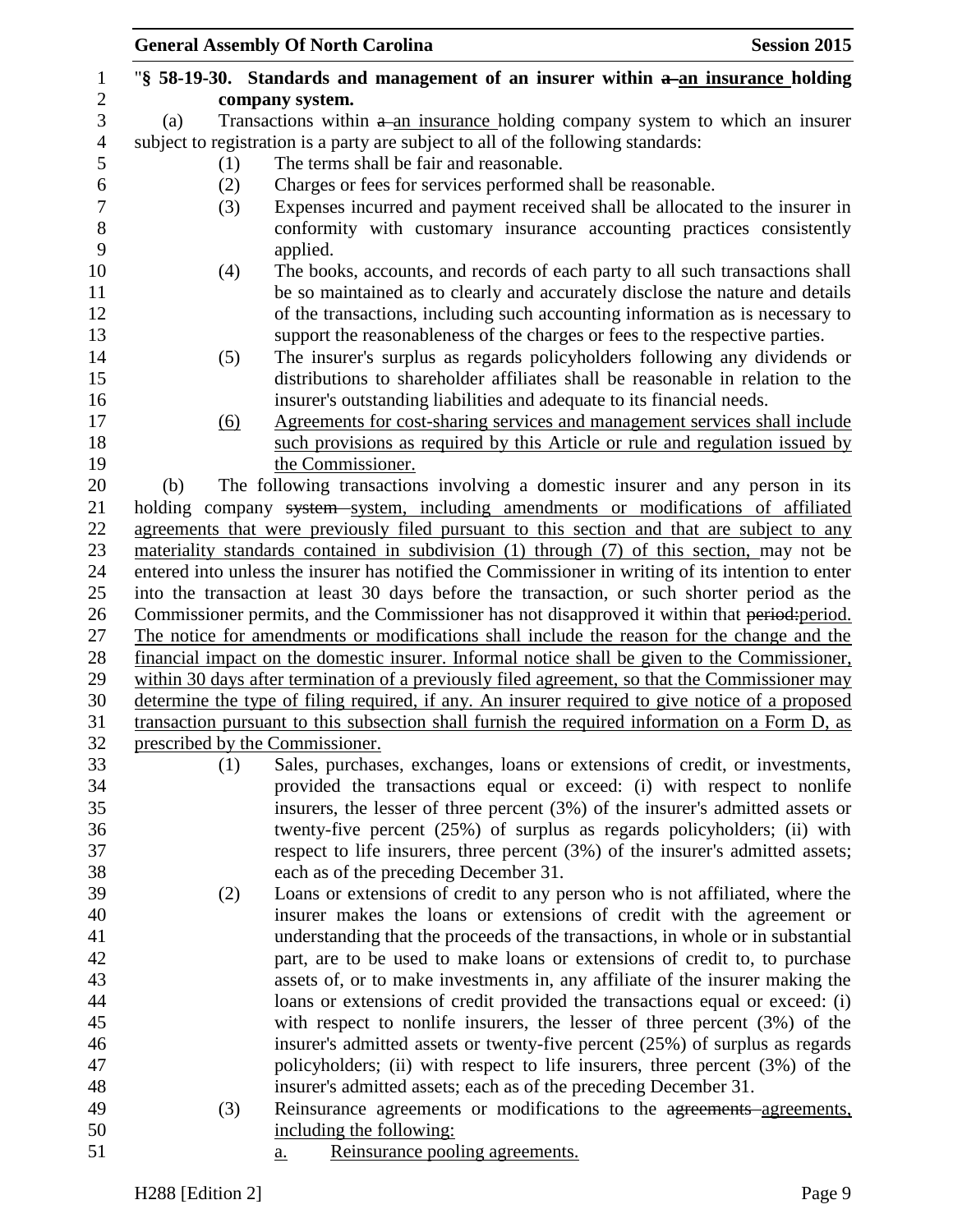|     |                   | <b>General Assembly Of North Carolina</b>                                   | <b>Session 2015</b> |
|-----|-------------------|-----------------------------------------------------------------------------|---------------------|
|     | <u>b.</u>         | Agreements in which either (i) the reinsurance premium or a change          |                     |
|     |                   | in the insurer's liabilities-liabilities or (ii) the projected reinsurance  |                     |
|     |                   | premium or a change in the insurer's liabilities in any of the next         |                     |
|     |                   | three years equals or exceeds five percent (5%) of the insurer's            |                     |
|     |                   | surplus as regards policyholders, as of the preceding December 31,          |                     |
|     |                   | including those agreements December 31.                                     |                     |
|     | $\underline{c}$ . | Agreements that may require as consideration the transfer of assets         |                     |
|     |                   | from an insurer to a nonaffiliate, if an agreement or understanding         |                     |
|     |                   | exists between the insurer and nonaffiliate that any portion of the         |                     |
|     |                   | assets will be transferred to one or more affiliates of the insurer.        |                     |
| (4) |                   | All management agreements, service contracts, guarantees, tax allocation    |                     |
|     |                   | agreements, or cost-sharing arrangements. Management agreements, service    |                     |
|     |                   | contracts, and cost-sharing arrangements shall at a minimum and as          |                     |
|     |                   | applicable:                                                                 |                     |
|     | a.                | Identify the person providing services and the nature of such               |                     |
|     |                   | services.                                                                   |                     |
|     | <u>b.</u>         | Set forth the methods to allocate costs.                                    |                     |
|     | $\underline{c}$ . | Require timely settlement, not less frequently than on a quarterly          |                     |
|     |                   | basis, and compliance with the requirements in the NAIC Accounting          |                     |
|     |                   | Practices and Procedures Manual.                                            |                     |
|     | <u>d.</u>         | Prohibit advancement of funds by the insurer to the affiliate except to     |                     |
|     |                   | pay for services defined in the agreement.                                  |                     |
|     | e.                | State that the insurer will maintain oversight for functions provided       |                     |
|     |                   | to the insurer by the affiliate and that the insurer will monitor           |                     |
|     |                   | services annually for quality assurance.                                    |                     |
|     | <u>f.</u>         | Define books and records of the insurer to include all books and            |                     |
|     |                   | records developed or maintained under or related to the agreement.          |                     |
|     | g <sub>1</sub>    | Specify that all books and records of the insurer are and remain the        |                     |
|     |                   | property of the insurer and are subject to the control of the insurer.      |                     |
|     | <u>h.</u>         | State that all funds and invested assets of the insurer are the exclusive   |                     |
|     |                   | property of the insurer, held for the benefit of the insurer and are        |                     |
|     |                   | subject to the control of the insurer.                                      |                     |
|     | <u>i.</u>         | Include standards for termination of the agreement with and without         |                     |
|     |                   | cause.                                                                      |                     |
|     | <u>j.</u>         | Include provisions for indemnification of the insurer in the event of       |                     |
|     |                   | gross negligence or willful misconduct on the part of the affiliate         |                     |
|     |                   | providing the services.                                                     |                     |
|     | <u>k.</u>         | Specify that, if the insurer is placed in receivership or seized by the     |                     |
|     |                   | Commissioner under Article 30 of this Chapter:                              |                     |
|     |                   | All of the rights of the insurer under the agreement extend to<br><u>1.</u> |                     |
|     |                   | the receiver or Commissioner.                                               |                     |
|     |                   | All books and records will immediately be made available to<br>2.           |                     |
|     |                   | the receiver or the Commissioner and shall be turned over to                |                     |
|     |                   | the receiver or Commissioner immediately upon the receiver's                |                     |
|     |                   | or the Commissioner's request.                                              |                     |
|     | <u>l.</u>         | Specify that the affiliate has no automatic right to terminate the          |                     |
|     |                   | agreement if the insurer is placed in receivership pursuant to Article      |                     |
|     |                   | 30 of this Chapter.                                                         |                     |
|     | m.                | Specify that the affiliate will continue to maintain any systems,           |                     |
|     |                   | programs, or other infrastructure notwithstanding a seizure by the          |                     |
|     |                   | Commissioner under Article 30 of this Chapter, and will make them           |                     |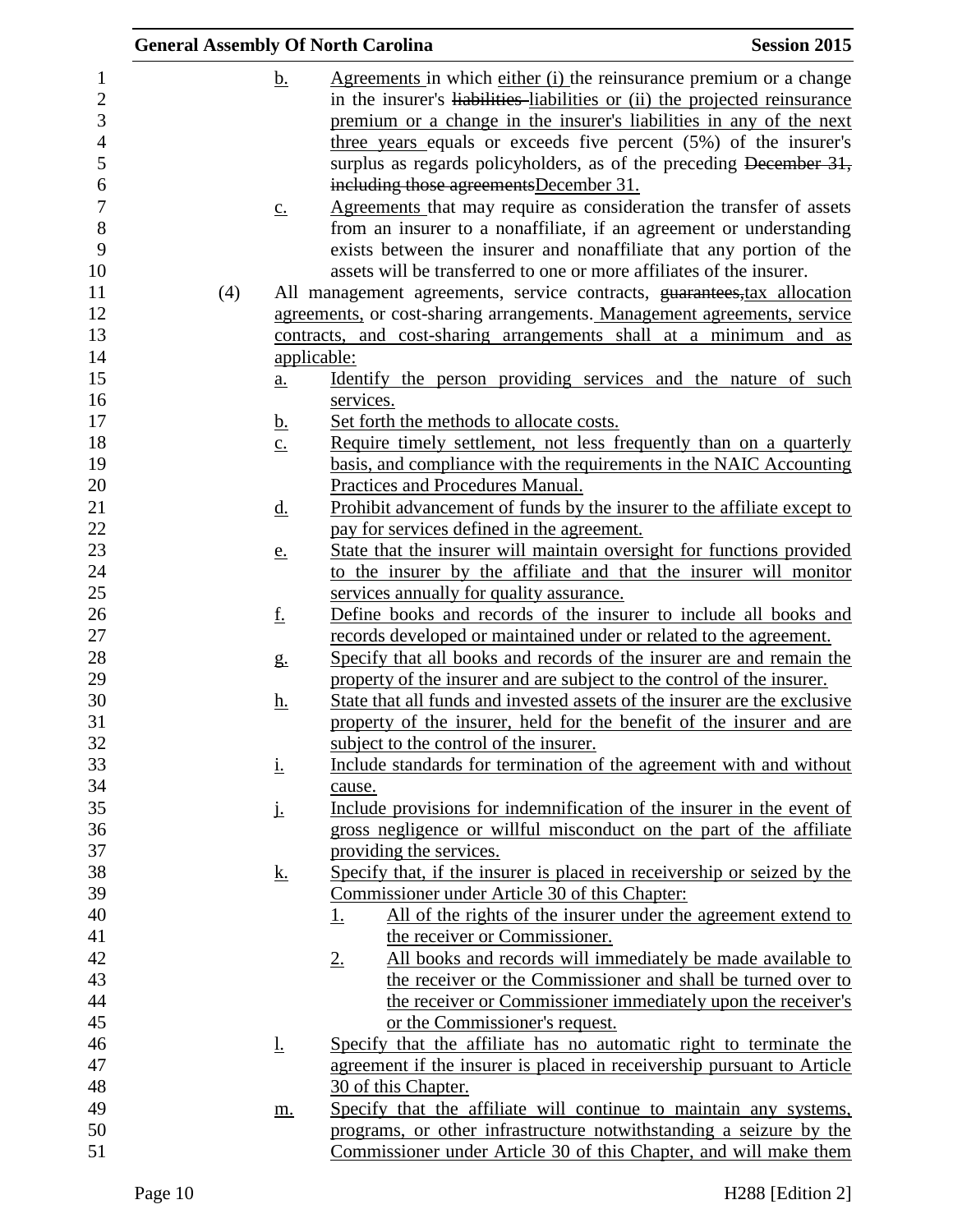|                |                                                                                           | <b>General Assembly Of North Carolina</b>                                                          | <b>Session 2015</b> |  |  |  |
|----------------|-------------------------------------------------------------------------------------------|----------------------------------------------------------------------------------------------------|---------------------|--|--|--|
|                |                                                                                           | available to the receiver, for so long as the affiliate continues to                               |                     |  |  |  |
| $\overline{2}$ |                                                                                           | receive timely payment for services rendered.                                                      |                     |  |  |  |
| 3              | (5)                                                                                       | Guarantees when made by a domestic insurer; provided, however, that a                              |                     |  |  |  |
| 4              |                                                                                           | guarantee which is quantifiable as to amount is not subject to the notice                          |                     |  |  |  |
| 5              |                                                                                           | requirements of this subdivision unless it exceeds the lesser of one-half                          |                     |  |  |  |
| 6              |                                                                                           | percent $(0.5\%)$ of the insurer's admitted assets or ten percent $(10\%)$ of                      |                     |  |  |  |
|                |                                                                                           | surplus as regards policyholders as of the preceding December 31. Further,                         |                     |  |  |  |
| 8              |                                                                                           | all guarantees which are not quantifiable as to amount are subject to the                          |                     |  |  |  |
| 9              |                                                                                           | notice requirements of this subdivision.                                                           |                     |  |  |  |
| 10             | (6)                                                                                       | Any material transactions, specified by rule, that the Commissioner                                |                     |  |  |  |
| 11             |                                                                                           | determines may adversely affect the interests of the insurer's policyholders.                      |                     |  |  |  |
| 12             |                                                                                           | Nothing in this section authorizes or permits any transactions that, in the case of an insurer,    |                     |  |  |  |
| 13             |                                                                                           | not a member of the same insurance holding company system, would be otherwise contrary to          |                     |  |  |  |
| 14             |                                                                                           | law. A domestic insurer may not enter into transactions that are part of a plan or series of like  |                     |  |  |  |
| 15             |                                                                                           | transactions with persons within the insurance holding company system if the purpose of those      |                     |  |  |  |
| 16             |                                                                                           | separate transactions is to avoid the statutory threshold amount and thus avoid the review that    |                     |  |  |  |
| 17             |                                                                                           | would otherwise occur. If the Commissioner determines that such separate transactions were         |                     |  |  |  |
| 18             |                                                                                           | entered into over any 12-month period for that purpose, the Commissioner may exercise the          |                     |  |  |  |
| 19             | Commissioner's authority under G.S. 58-19-50. The Commissioner, in reviewing transactions |                                                                                                    |                     |  |  |  |
| 20             |                                                                                           | pursuant to this subsection, shall consider whether the transactions comply with the standards     |                     |  |  |  |
| 21             |                                                                                           | set forth in subsection (a) of this section and whether they may adversely affect the interests of |                     |  |  |  |
| 22             |                                                                                           | policyholders. The Commissioner shall be notified within 30 days after any investment of a         |                     |  |  |  |

 domestic insurer in any one corporation if, as a result of the investment, the total investment in the corporation by the insurance holding company system exceeds ten percent (10%) of the corporation's voting securities.

 (c) No domestic insurer shall pay any extraordinary dividend or make any other extraordinary distribution to its shareholders until (i) 30 days after the Commissioner has received notice of the declaration thereof and has not within that period disapproved the payment or (ii) the Commissioner has approved the payment within the 30-day period.

 For the purposes of this section, an "extraordinary dividend" or "extraordinary distribution" includes any dividend or distribution of cash or other property, whose fair market value together with that of other dividends or distributions made within the preceding 12 months exceeds the greater of (i) ten percent (10%) of the insurer's surplus as regards policyholders as of the preceding December 31, or (ii) the net gain from operations of the insurer, if the insurer is a life insurer, or the net income, if the insurer is not a life insurer, not including realized capital gains, for the 12-month period ending the preceding December 31; but does not include pro rata distributions of any class of the insurer's own securities.

 Notwithstanding any other provision of law, an insurer may declare an extraordinary dividend or distribution that is conditional upon the Commissioner's approval, and the declaration shall confer no rights upon shareholders until (i) the Commissioner has approved the payment of the dividend or distribution or (ii) the Commissioner has not disapproved the payment within the 30-day period referred to above.

 (d) For the purposes of this Article, in determining whether an insurer's surplus as regards policyholders is reasonable in relation to the insurer's outstanding liabilities and 45 adequate to its financial needs, all of the following factors, among others, shall be considered:the factors set forth in subdivisions (1) through (11) of this subsection, among others, shall be considered. In determining the adequacy of an insurer's surplus, no single factor is controlling. The Commissioner will consider the net effect of all of the factors in subdivisions (1) through (11) of this subsection, plus other factors bearing on the financial condition of the insurer.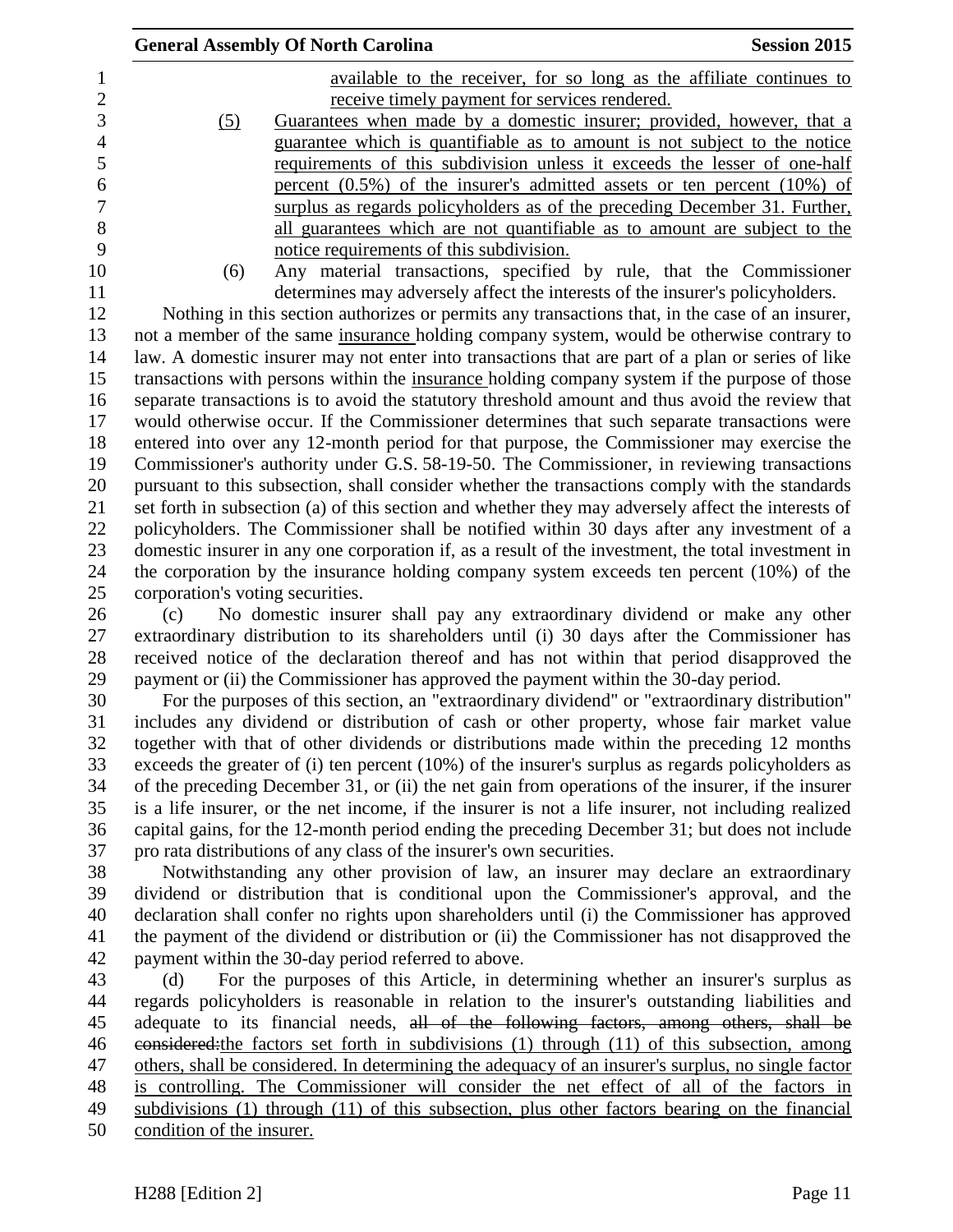|     |      | <b>General Assembly Of North Carolina</b>                                                                                                       | <b>Session 2015</b> |
|-----|------|-------------------------------------------------------------------------------------------------------------------------------------------------|---------------------|
|     | (1)  | The size of the insurer as measured by its assets, capital and surplus,                                                                         |                     |
|     |      | reserves, premium writings, insurance in force, and other appropriate                                                                           |                     |
|     |      | criteria.                                                                                                                                       |                     |
|     | (2)  | The extent to which the insurer's business is diversified among the several                                                                     |                     |
|     |      | kinds of insurance.                                                                                                                             |                     |
|     | (3)  | The number and size of risks insured in each kind of insurance.                                                                                 |                     |
|     | (4)  | The extent of the geographic dispersion of the insurer's insured risks.                                                                         |                     |
|     | (5)  | The nature and extent of the insurer's reinsurance program.                                                                                     |                     |
|     | (6)  | The quality, diversification, and liquidity of the insurer's investment                                                                         |                     |
|     |      | portfolio. In determining the quality and liquidity of investments in                                                                           |                     |
|     |      | subsidiaries, the Commissioner will consider the individual subsidiary and                                                                      |                     |
|     |      | may discount or disallow its valuation to the extent that the individual                                                                        |                     |
|     |      | investments so warrant.                                                                                                                         |                     |
|     | (7)  | The recent past and projected future trend in the size of the insurer's surplus                                                                 |                     |
|     |      | as regards policyholders.                                                                                                                       |                     |
|     | (8)  | The surplus as regards policyholders maintained by other comparable                                                                             |                     |
|     |      | insurers. In comparing the surplus maintained by other insurers, the                                                                            |                     |
|     |      | Commissioner will consider the extent to which each of these factors varies                                                                     |                     |
|     |      | <u>from company to company.</u>                                                                                                                 |                     |
|     | (9)  | The adequacy of the insurer's reserves.                                                                                                         |                     |
|     | (10) | The quality and liquidity of investments in affiliates. The Commissioner                                                                        |                     |
|     |      | may treat any such investment as a disallowed asset for purposes of<br>determining the adequacy of surplus as regards policyholders whenever in |                     |
|     |      | his judgment such investment so warrants.                                                                                                       |                     |
|     | (11) | The quality of the insurer's earnings and the extent to which the reported                                                                      |                     |
|     |      | earnings of the insurer include extraordinary items.                                                                                            |                     |
| (e) |      | Requests for approval of extraordinary dividends or any other extraordinary                                                                     |                     |
|     |      | distribution to shareholders made pursuant to subsection (c) of this section and prior notice of                                                |                     |
|     |      | an ordinary dividend or any other ordinary distribution to shareholders under G.S. 58-19-25(d)                                                  |                     |
|     |      | shall include the following:                                                                                                                    |                     |
|     | (1)  | The amount of the proposed dividend or distribution.                                                                                            |                     |
|     | (2)  | The date established for payment of the dividend or distribution.                                                                               |                     |
|     | (3)  | A statement as to whether the dividend or distribution is to be in cash or                                                                      |                     |
|     |      | other property and, if in property, a description thereof, its cost, and its fair                                                               |                     |
|     |      | market value together with an explanation of the basis for valuation.                                                                           |                     |
|     | (4)  | A statement identifying the dividend or distribution as an ordinary dividend                                                                    |                     |
|     |      | or other ordinary distribution subject to G.S. 58-19-25(d) or as an                                                                             |                     |
|     |      | extraordinary dividend or other extraordinary distribution as defined in                                                                        |                     |
|     |      | subsection (c) of this section.                                                                                                                 |                     |
|     | (5)  | A copy of the calculations determining whether the proposed dividend or                                                                         |                     |
|     |      | distribution is an ordinary dividend or other ordinary distribution subject to                                                                  |                     |
|     |      | G.S. 58-19-25(d), or an extraordinary dividend or other extraordinary                                                                           |                     |
|     |      | distribution as defined in subsection (c) of this section. The work paper shall                                                                 |                     |
|     |      | include the following information:                                                                                                              |                     |
|     |      | The amounts, dates, and form of payment of all dividends or<br><u>a.</u>                                                                        |                     |
|     |      | distributions (including regular dividends but excluding distributions                                                                          |                     |
|     |      | of the insurer's own securities) paid within the period of 12                                                                                   |                     |
|     |      | consecutive months ending on the date fixed for payment of the                                                                                  |                     |
|     |      | proposed dividend for which notification is being given or approval                                                                             |                     |
|     |      | is sought and commencing on the day after the same day of the same                                                                              |                     |
|     |      | month in the last preceding year.                                                                                                               |                     |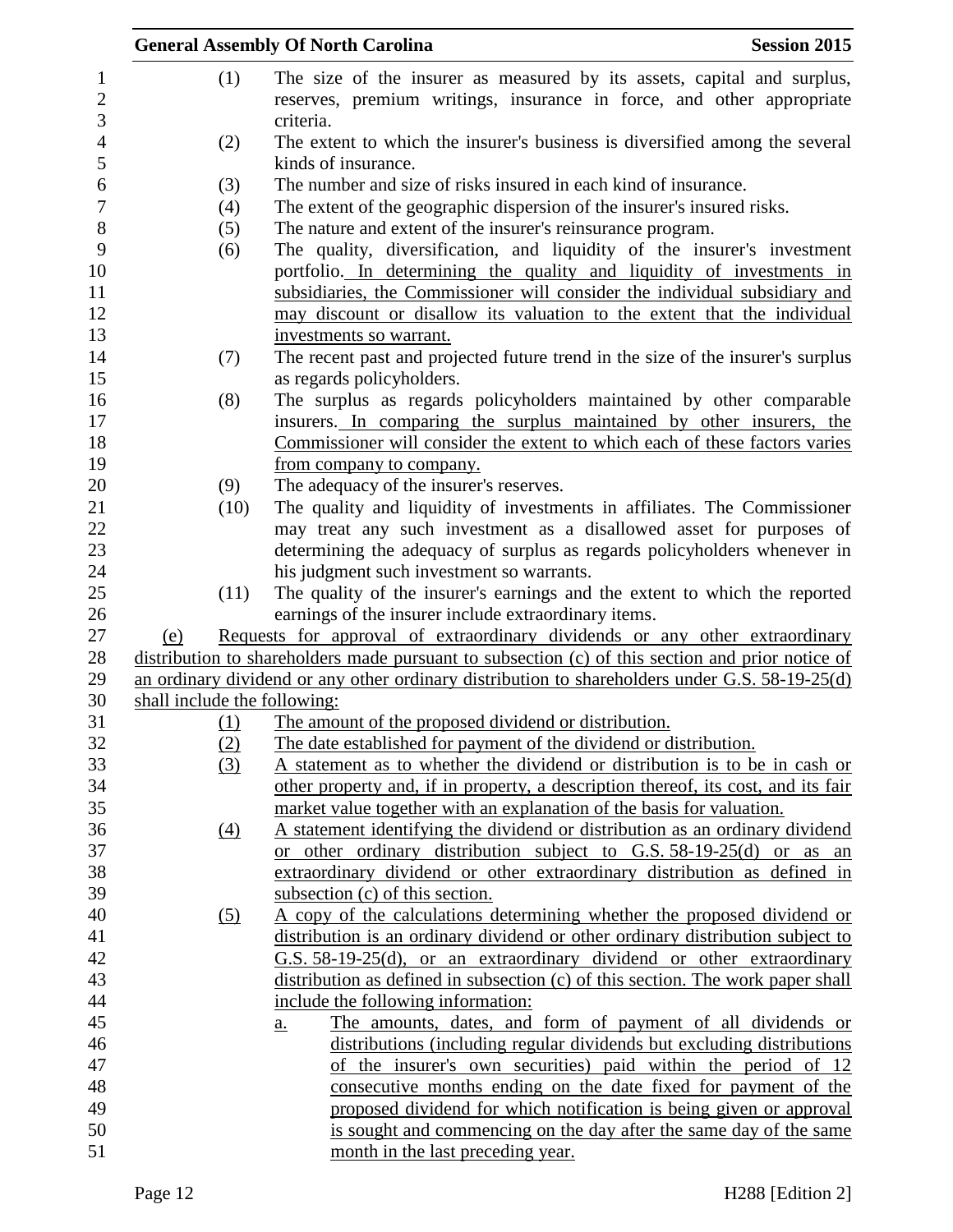| Surplus as regards policyholders as of the preceding December 31.<br>$\mathbf{1}$<br><u>b.</u><br>$\overline{2}$<br>If the insurer is a life insurer, the net gain from operations for the<br>$\underline{c}$ .<br>3<br>12-month period ending the preceding December 31.<br>$\overline{4}$<br>If the insurer is not a life insurer, the net income less realized capital<br><u>d.</u><br>5<br>gains for the 12-month period ending the preceding December 31.<br>6<br>A balance sheet and statement of income for the period between the last<br>(6)<br>$\boldsymbol{7}$<br>annual statement filed with the Commissioner and the end of the month<br>$8\,$<br>preceding the month in which the request for approval or the prior<br>9<br>notification of a dividend or distribution is submitted. The insurer shall<br>10<br>indicate the amount of all unrealized capital gains included in unassigned<br>11<br><u>funds.</u><br>12<br>A brief statement as to the effect of the proposed dividend or distribution<br>(7)<br>upon the insurer's surplus and the reasonableness of surplus in relation to the<br>13<br>insurer's outstanding liabilities and the adequacy of surplus relative to the<br>14<br>15<br>insurer's financial needs.<br>16<br>A brief statement as to the intended use or uses of the proposed dividend or<br>(8)<br>17<br>distribution by the parent, and if applicable, any upstream parent of the<br>18<br>insurer.<br>19<br>A request for approval of an extraordinary dividend or any other extraordinary distribution<br>20<br>shall be deemed to be incomplete unless all of the information required by this subsection has<br>21<br>been included."<br>22<br><b>SECTION 1.6.</b> G.S. 58-19-35 reads as rewritten:<br>23<br>"§ 58-19-35. Examination.<br>24<br>Subject to the limitation contained in this section and in addition to the powers that<br>(a)<br>25<br>the Commissioner has under other provisions of Articles 1 through 64 of this Chapter relating<br>26<br>to the examination of insurers, the Commissioner also has the power to order-examine any<br>27<br>insurer registered under G.S. 58-19-25G.S. 58-19-25, its affiliates, or any acquiring party to<br>produce such records, books, or other information in the possession of the insurer or its<br>28<br>affiliates or the acquiring party as are reasonably necessary to ascertain the financial condition<br>29<br>of such insurer-insurer, its affiliates, or acquiring party or to determine compliance with<br>30<br>31<br>Articles 1 through 64 of this Chapter party, including the enterprise risk to the insurer by the<br>32<br>ultimate controlling person, by any entity or combination of entities within the insurance<br>33<br>holding company system, or by the insurance holding company system on a consolidated basis.<br>In the event such insurer or acquiring party fails to comply with such order, the Commissioner<br>34<br>shall have the power to examine such insurer or its affiliates or such acquiring party to obtain<br>35<br>such information.<br>36<br>The Commissioner may retain, at the expense of the registered insurer or acquiring<br>37<br>(b)<br>38<br>party that is being examined, such attorneys, actuaries, economists, accountants, and other |
|---------------------------------------------------------------------------------------------------------------------------------------------------------------------------------------------------------------------------------------------------------------------------------------------------------------------------------------------------------------------------------------------------------------------------------------------------------------------------------------------------------------------------------------------------------------------------------------------------------------------------------------------------------------------------------------------------------------------------------------------------------------------------------------------------------------------------------------------------------------------------------------------------------------------------------------------------------------------------------------------------------------------------------------------------------------------------------------------------------------------------------------------------------------------------------------------------------------------------------------------------------------------------------------------------------------------------------------------------------------------------------------------------------------------------------------------------------------------------------------------------------------------------------------------------------------------------------------------------------------------------------------------------------------------------------------------------------------------------------------------------------------------------------------------------------------------------------------------------------------------------------------------------------------------------------------------------------------------------------------------------------------------------------------------------------------------------------------------------------------------------------------------------------------------------------------------------------------------------------------------------------------------------------------------------------------------------------------------------------------------------------------------------------------------------------------------------------------------------------------------------------------------------------------------------------------------------------------------------------------------------------------------------------------------------------------------------------------------------------------------------------------------------------------------------------------------------------------------------------------------------------------------------------------------------------------------------------------------------------------------------------------------------------------------------------------------------------------------------------------------------------------------------------------------------------------------------------------------------------------------------------------------------------------------------------------|
|                                                                                                                                                                                                                                                                                                                                                                                                                                                                                                                                                                                                                                                                                                                                                                                                                                                                                                                                                                                                                                                                                                                                                                                                                                                                                                                                                                                                                                                                                                                                                                                                                                                                                                                                                                                                                                                                                                                                                                                                                                                                                                                                                                                                                                                                                                                                                                                                                                                                                                                                                                                                                                                                                                                                                                                                                                                                                                                                                                                                                                                                                                                                                                                                                                                                                                               |
|                                                                                                                                                                                                                                                                                                                                                                                                                                                                                                                                                                                                                                                                                                                                                                                                                                                                                                                                                                                                                                                                                                                                                                                                                                                                                                                                                                                                                                                                                                                                                                                                                                                                                                                                                                                                                                                                                                                                                                                                                                                                                                                                                                                                                                                                                                                                                                                                                                                                                                                                                                                                                                                                                                                                                                                                                                                                                                                                                                                                                                                                                                                                                                                                                                                                                                               |
|                                                                                                                                                                                                                                                                                                                                                                                                                                                                                                                                                                                                                                                                                                                                                                                                                                                                                                                                                                                                                                                                                                                                                                                                                                                                                                                                                                                                                                                                                                                                                                                                                                                                                                                                                                                                                                                                                                                                                                                                                                                                                                                                                                                                                                                                                                                                                                                                                                                                                                                                                                                                                                                                                                                                                                                                                                                                                                                                                                                                                                                                                                                                                                                                                                                                                                               |
|                                                                                                                                                                                                                                                                                                                                                                                                                                                                                                                                                                                                                                                                                                                                                                                                                                                                                                                                                                                                                                                                                                                                                                                                                                                                                                                                                                                                                                                                                                                                                                                                                                                                                                                                                                                                                                                                                                                                                                                                                                                                                                                                                                                                                                                                                                                                                                                                                                                                                                                                                                                                                                                                                                                                                                                                                                                                                                                                                                                                                                                                                                                                                                                                                                                                                                               |
|                                                                                                                                                                                                                                                                                                                                                                                                                                                                                                                                                                                                                                                                                                                                                                                                                                                                                                                                                                                                                                                                                                                                                                                                                                                                                                                                                                                                                                                                                                                                                                                                                                                                                                                                                                                                                                                                                                                                                                                                                                                                                                                                                                                                                                                                                                                                                                                                                                                                                                                                                                                                                                                                                                                                                                                                                                                                                                                                                                                                                                                                                                                                                                                                                                                                                                               |
|                                                                                                                                                                                                                                                                                                                                                                                                                                                                                                                                                                                                                                                                                                                                                                                                                                                                                                                                                                                                                                                                                                                                                                                                                                                                                                                                                                                                                                                                                                                                                                                                                                                                                                                                                                                                                                                                                                                                                                                                                                                                                                                                                                                                                                                                                                                                                                                                                                                                                                                                                                                                                                                                                                                                                                                                                                                                                                                                                                                                                                                                                                                                                                                                                                                                                                               |
|                                                                                                                                                                                                                                                                                                                                                                                                                                                                                                                                                                                                                                                                                                                                                                                                                                                                                                                                                                                                                                                                                                                                                                                                                                                                                                                                                                                                                                                                                                                                                                                                                                                                                                                                                                                                                                                                                                                                                                                                                                                                                                                                                                                                                                                                                                                                                                                                                                                                                                                                                                                                                                                                                                                                                                                                                                                                                                                                                                                                                                                                                                                                                                                                                                                                                                               |
|                                                                                                                                                                                                                                                                                                                                                                                                                                                                                                                                                                                                                                                                                                                                                                                                                                                                                                                                                                                                                                                                                                                                                                                                                                                                                                                                                                                                                                                                                                                                                                                                                                                                                                                                                                                                                                                                                                                                                                                                                                                                                                                                                                                                                                                                                                                                                                                                                                                                                                                                                                                                                                                                                                                                                                                                                                                                                                                                                                                                                                                                                                                                                                                                                                                                                                               |
|                                                                                                                                                                                                                                                                                                                                                                                                                                                                                                                                                                                                                                                                                                                                                                                                                                                                                                                                                                                                                                                                                                                                                                                                                                                                                                                                                                                                                                                                                                                                                                                                                                                                                                                                                                                                                                                                                                                                                                                                                                                                                                                                                                                                                                                                                                                                                                                                                                                                                                                                                                                                                                                                                                                                                                                                                                                                                                                                                                                                                                                                                                                                                                                                                                                                                                               |
|                                                                                                                                                                                                                                                                                                                                                                                                                                                                                                                                                                                                                                                                                                                                                                                                                                                                                                                                                                                                                                                                                                                                                                                                                                                                                                                                                                                                                                                                                                                                                                                                                                                                                                                                                                                                                                                                                                                                                                                                                                                                                                                                                                                                                                                                                                                                                                                                                                                                                                                                                                                                                                                                                                                                                                                                                                                                                                                                                                                                                                                                                                                                                                                                                                                                                                               |
|                                                                                                                                                                                                                                                                                                                                                                                                                                                                                                                                                                                                                                                                                                                                                                                                                                                                                                                                                                                                                                                                                                                                                                                                                                                                                                                                                                                                                                                                                                                                                                                                                                                                                                                                                                                                                                                                                                                                                                                                                                                                                                                                                                                                                                                                                                                                                                                                                                                                                                                                                                                                                                                                                                                                                                                                                                                                                                                                                                                                                                                                                                                                                                                                                                                                                                               |
|                                                                                                                                                                                                                                                                                                                                                                                                                                                                                                                                                                                                                                                                                                                                                                                                                                                                                                                                                                                                                                                                                                                                                                                                                                                                                                                                                                                                                                                                                                                                                                                                                                                                                                                                                                                                                                                                                                                                                                                                                                                                                                                                                                                                                                                                                                                                                                                                                                                                                                                                                                                                                                                                                                                                                                                                                                                                                                                                                                                                                                                                                                                                                                                                                                                                                                               |
|                                                                                                                                                                                                                                                                                                                                                                                                                                                                                                                                                                                                                                                                                                                                                                                                                                                                                                                                                                                                                                                                                                                                                                                                                                                                                                                                                                                                                                                                                                                                                                                                                                                                                                                                                                                                                                                                                                                                                                                                                                                                                                                                                                                                                                                                                                                                                                                                                                                                                                                                                                                                                                                                                                                                                                                                                                                                                                                                                                                                                                                                                                                                                                                                                                                                                                               |
|                                                                                                                                                                                                                                                                                                                                                                                                                                                                                                                                                                                                                                                                                                                                                                                                                                                                                                                                                                                                                                                                                                                                                                                                                                                                                                                                                                                                                                                                                                                                                                                                                                                                                                                                                                                                                                                                                                                                                                                                                                                                                                                                                                                                                                                                                                                                                                                                                                                                                                                                                                                                                                                                                                                                                                                                                                                                                                                                                                                                                                                                                                                                                                                                                                                                                                               |
|                                                                                                                                                                                                                                                                                                                                                                                                                                                                                                                                                                                                                                                                                                                                                                                                                                                                                                                                                                                                                                                                                                                                                                                                                                                                                                                                                                                                                                                                                                                                                                                                                                                                                                                                                                                                                                                                                                                                                                                                                                                                                                                                                                                                                                                                                                                                                                                                                                                                                                                                                                                                                                                                                                                                                                                                                                                                                                                                                                                                                                                                                                                                                                                                                                                                                                               |
| experts not otherwise a part of the Commissioner's staff as are reasonably necessary to assist in                                                                                                                                                                                                                                                                                                                                                                                                                                                                                                                                                                                                                                                                                                                                                                                                                                                                                                                                                                                                                                                                                                                                                                                                                                                                                                                                                                                                                                                                                                                                                                                                                                                                                                                                                                                                                                                                                                                                                                                                                                                                                                                                                                                                                                                                                                                                                                                                                                                                                                                                                                                                                                                                                                                                                                                                                                                                                                                                                                                                                                                                                                                                                                                                             |
| the conduct of the examination under subsection (a) of this section. Any persons so retained                                                                                                                                                                                                                                                                                                                                                                                                                                                                                                                                                                                                                                                                                                                                                                                                                                                                                                                                                                                                                                                                                                                                                                                                                                                                                                                                                                                                                                                                                                                                                                                                                                                                                                                                                                                                                                                                                                                                                                                                                                                                                                                                                                                                                                                                                                                                                                                                                                                                                                                                                                                                                                                                                                                                                                                                                                                                                                                                                                                                                                                                                                                                                                                                                  |
| shall be under the direction and control of the Commissioner and shall act in a purely advisory                                                                                                                                                                                                                                                                                                                                                                                                                                                                                                                                                                                                                                                                                                                                                                                                                                                                                                                                                                                                                                                                                                                                                                                                                                                                                                                                                                                                                                                                                                                                                                                                                                                                                                                                                                                                                                                                                                                                                                                                                                                                                                                                                                                                                                                                                                                                                                                                                                                                                                                                                                                                                                                                                                                                                                                                                                                                                                                                                                                                                                                                                                                                                                                                               |
| capacity.                                                                                                                                                                                                                                                                                                                                                                                                                                                                                                                                                                                                                                                                                                                                                                                                                                                                                                                                                                                                                                                                                                                                                                                                                                                                                                                                                                                                                                                                                                                                                                                                                                                                                                                                                                                                                                                                                                                                                                                                                                                                                                                                                                                                                                                                                                                                                                                                                                                                                                                                                                                                                                                                                                                                                                                                                                                                                                                                                                                                                                                                                                                                                                                                                                                                                                     |
| Repealed by Session Laws 1995, c. 360, s. 2(h).<br>(c)                                                                                                                                                                                                                                                                                                                                                                                                                                                                                                                                                                                                                                                                                                                                                                                                                                                                                                                                                                                                                                                                                                                                                                                                                                                                                                                                                                                                                                                                                                                                                                                                                                                                                                                                                                                                                                                                                                                                                                                                                                                                                                                                                                                                                                                                                                                                                                                                                                                                                                                                                                                                                                                                                                                                                                                                                                                                                                                                                                                                                                                                                                                                                                                                                                                        |
| The Commissioner shall exercise his power under subsection $(a)$ of this section only<br>$\Theta$                                                                                                                                                                                                                                                                                                                                                                                                                                                                                                                                                                                                                                                                                                                                                                                                                                                                                                                                                                                                                                                                                                                                                                                                                                                                                                                                                                                                                                                                                                                                                                                                                                                                                                                                                                                                                                                                                                                                                                                                                                                                                                                                                                                                                                                                                                                                                                                                                                                                                                                                                                                                                                                                                                                                                                                                                                                                                                                                                                                                                                                                                                                                                                                                             |
| if the examination of the insurer or acquiring party under other provisions of Articles 1 through                                                                                                                                                                                                                                                                                                                                                                                                                                                                                                                                                                                                                                                                                                                                                                                                                                                                                                                                                                                                                                                                                                                                                                                                                                                                                                                                                                                                                                                                                                                                                                                                                                                                                                                                                                                                                                                                                                                                                                                                                                                                                                                                                                                                                                                                                                                                                                                                                                                                                                                                                                                                                                                                                                                                                                                                                                                                                                                                                                                                                                                                                                                                                                                                             |
| 64 of this Chapter is inadequate or the interests of the policyholders of such insurer may be                                                                                                                                                                                                                                                                                                                                                                                                                                                                                                                                                                                                                                                                                                                                                                                                                                                                                                                                                                                                                                                                                                                                                                                                                                                                                                                                                                                                                                                                                                                                                                                                                                                                                                                                                                                                                                                                                                                                                                                                                                                                                                                                                                                                                                                                                                                                                                                                                                                                                                                                                                                                                                                                                                                                                                                                                                                                                                                                                                                                                                                                                                                                                                                                                 |
| adversely affected.                                                                                                                                                                                                                                                                                                                                                                                                                                                                                                                                                                                                                                                                                                                                                                                                                                                                                                                                                                                                                                                                                                                                                                                                                                                                                                                                                                                                                                                                                                                                                                                                                                                                                                                                                                                                                                                                                                                                                                                                                                                                                                                                                                                                                                                                                                                                                                                                                                                                                                                                                                                                                                                                                                                                                                                                                                                                                                                                                                                                                                                                                                                                                                                                                                                                                           |
| The Commissioner may order any insurer registered under G.S. 58-19-25 or any<br>(e)                                                                                                                                                                                                                                                                                                                                                                                                                                                                                                                                                                                                                                                                                                                                                                                                                                                                                                                                                                                                                                                                                                                                                                                                                                                                                                                                                                                                                                                                                                                                                                                                                                                                                                                                                                                                                                                                                                                                                                                                                                                                                                                                                                                                                                                                                                                                                                                                                                                                                                                                                                                                                                                                                                                                                                                                                                                                                                                                                                                                                                                                                                                                                                                                                           |
| acquiring party to produce such records, books, or other information in the possession of the                                                                                                                                                                                                                                                                                                                                                                                                                                                                                                                                                                                                                                                                                                                                                                                                                                                                                                                                                                                                                                                                                                                                                                                                                                                                                                                                                                                                                                                                                                                                                                                                                                                                                                                                                                                                                                                                                                                                                                                                                                                                                                                                                                                                                                                                                                                                                                                                                                                                                                                                                                                                                                                                                                                                                                                                                                                                                                                                                                                                                                                                                                                                                                                                                 |
| insurer, its affiliates, or acquiring party as reasonably necessary to determine compliance with<br>this Chapter.                                                                                                                                                                                                                                                                                                                                                                                                                                                                                                                                                                                                                                                                                                                                                                                                                                                                                                                                                                                                                                                                                                                                                                                                                                                                                                                                                                                                                                                                                                                                                                                                                                                                                                                                                                                                                                                                                                                                                                                                                                                                                                                                                                                                                                                                                                                                                                                                                                                                                                                                                                                                                                                                                                                                                                                                                                                                                                                                                                                                                                                                                                                                                                                             |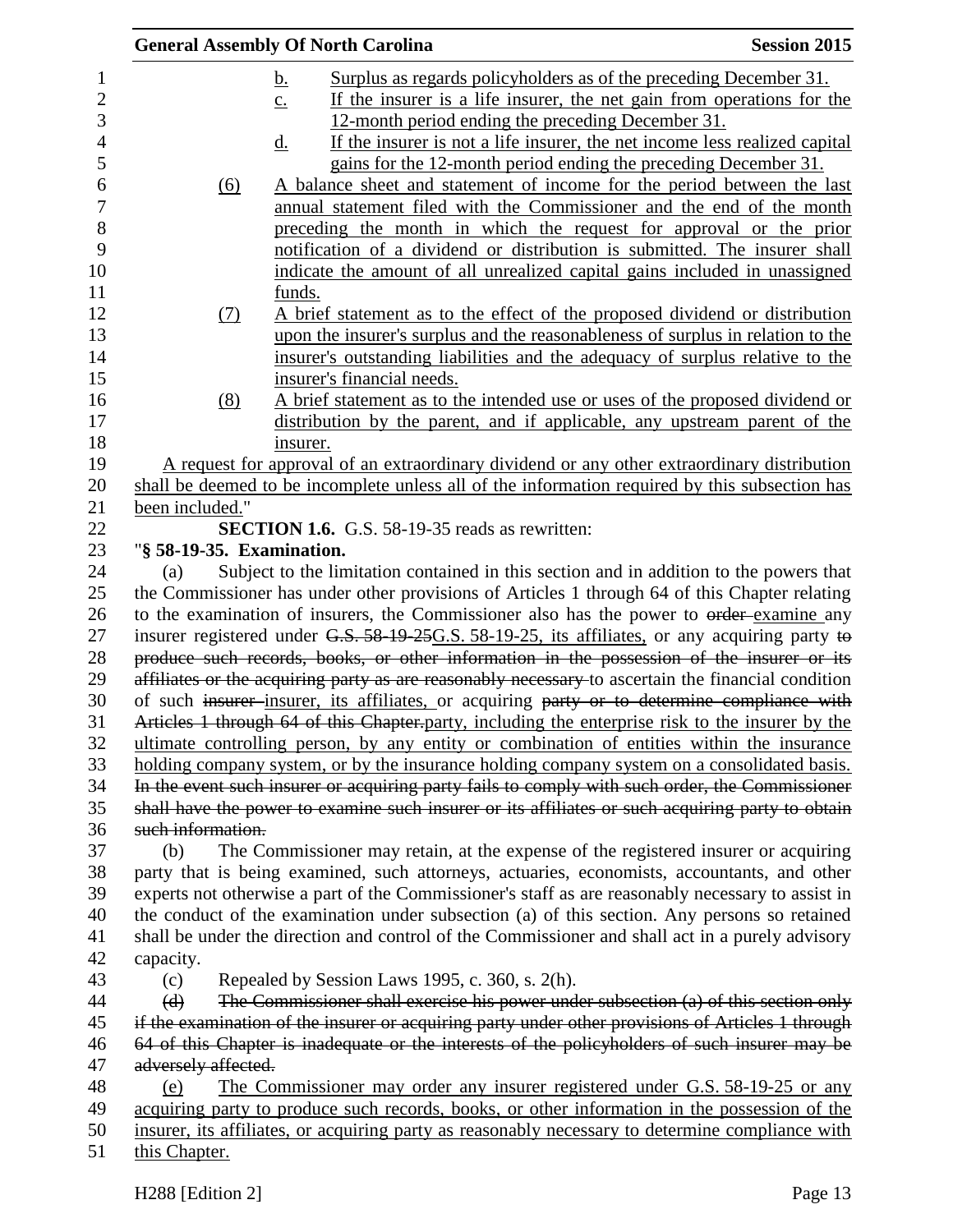| $\mathbf{1}$     | To determine compliance with this Chapter, the Commissioner may order any<br>(f)                   |
|------------------|----------------------------------------------------------------------------------------------------|
| $\overline{2}$   | insurer registered under G.S. 58-19-25 to produce information not in the possession of the         |
| 3                | insurer if the insurer can obtain access to such information pursuant to contractual               |
| $\overline{4}$   | relationships, statutory obligations, or other method. In the event the insurer cannot obtain the  |
| 5                | information requested by the Commissioner, the insurer shall provide the Commissioner a            |
| 6                | detailed explanation of the reason that the insurer cannot obtain the information and the identity |
| $\boldsymbol{7}$ | of the holder of that information. Whenever it appears to the Commissioner that the detailed       |
| 8                | explanation is without merit, the Commissioner may require, after notice and hearing, the          |
| 9                | insurer to pay a penalty of one thousand dollars (\$1,000) for each day's delay or may suspend     |
| 10               | or revoke the insurer's license.                                                                   |
| 11               | In the event the insurer fails to comply with an order, the Commissioner shall have<br>(g)         |
| 12               | the power to examine the affiliates to obtain the information. The Commissioner shall also have    |
| 13               | the power to issue subpoenas, to administer oaths, and to examine under oath any person for        |
| 14               | purposes of determining compliance with this section. Upon the failure or refusal of any person    |
| 15               | to obey a subpoena, the Commissioner may petition a court of competent jurisdiction, and upon      |
| 16               | proper showing, the court may enter an order compelling the witness to appear and testify or       |
| 17               | produce documentary evidence. Failure to obey the court order shall be punishable as contempt      |
| 18               | of court. Every person shall be obligated to attend as a witness at the place specified in the     |
| 19               | subpoena, when subpoenaed, anywhere within the state. He or she shall be entitled to the same      |
| 20               | fees and mileage, if claimed, as a witness in the courts of the county specified in the subpoena   |
| 21               | as the site of the examination. Any fees, mileage, and actual expense necessarily incurred in      |
| 22               | securing the attendance of witnesses, and their testimony, shall be itemized and charged           |
| 23               | against, and be paid by, the company being examined."                                              |
| 24               | <b>SECTION 1.7.</b> Article 19 of Chapter 58 of the General Statutes is amended by                 |
| 25               | adding a new Section to read:                                                                      |
| 26               | "§ 58-19-37. Supervisory colleges.                                                                 |
| 27               | With respect to any insurer registered under G.S. 58-19-25, and in accordance with<br>(a)          |
| 28               | subsection (c) of this section, the Commissioner shall also have the power to participate in a     |
| 29               | supervisory college for any domestic insurer that is part of an insurance holding company          |
| 30               | system with international operations in order to determine compliance by the insurer with this     |
|                  |                                                                                                    |
| 31               | Chapter. The powers of the Commissioner with respect to supervisory colleges include, but are      |
| 32               | not limited to, the following:                                                                     |
| 33               | (1) Initiating the establishment of a supervisory college.                                         |
| 34               | (2)<br>Clarifying the membership and participation of other supervisors in the                     |
| 35               | supervisory college.                                                                               |
| 36               | (3)<br>Clarifying the functions of the supervisory college and the role of other                   |
| 37               | regulators, including the establishment of a group-wide supervisor.                                |
| 38               | Coordinating the ongoing activities of the supervisory college, including<br>$\left(4\right)$      |
| 39               | planning meetings, supervisory activities, and processes for information                           |
| 40               | sharing.                                                                                           |
| 41               | Establishing a crisis management plan.<br>(5)                                                      |
| 42               | Each registered insurer subject to this section shall be liable for and shall pay the<br>(b)       |
| 43               | reasonable expenses of the Commissioner's participation in a supervisory college in accordance     |
| 44               | with subsection (c) of this section, including reasonable travel expenses. For purposes of this    |
| 45               | section, a supervisory college may be convened as either a temporary or permanent forum for        |
| 46               | communication and cooperation between the regulators charged with the supervision of the           |
| 47               | insurer or its affiliates, and the Commissioner may establish a regular assessment to the insurer  |
| 48               | for the payment of these expenses.                                                                 |
| 49               | In order to assess the business strategy, financial position, legal and regulatory<br>(c)          |
| 50               | position, risk exposure, risk management, and governance processes, and as part of the             |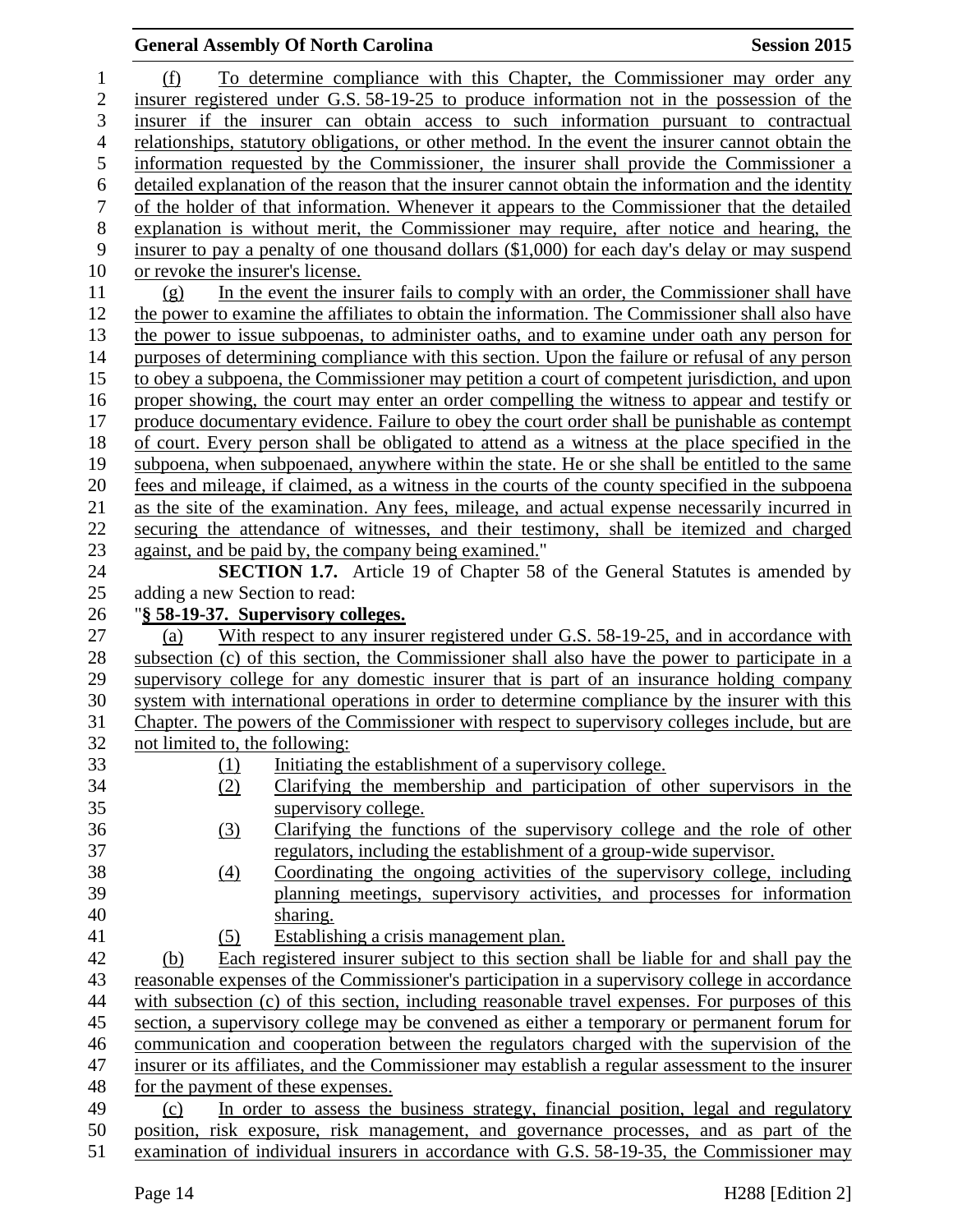participate in a supervisory college with other regulators charged with supervision of the insurer or its affiliates, including other state, federal, and international regulatory agencies. The Commissioner may enter into agreements in accordance with G.S. 58-19-40 providing the basis for cooperation between the Commissioner and the other regulatory agencies and the activities of the supervisory college. Nothing in this section shall delegate to the supervisory college the 6 authority of the Commissioner to regulate or supervise the insurer or its affiliates within its jurisdiction." jurisdiction." **SECTION 1.8.** G.S. 58-19-40 reads as rewritten: "**§ 58-19-40. Confidential treatment.** (a) Documents, materials, or other information in the possession or control of the 11 Department that are All information, documents, and copies thereof obtained by or disclosed to the Commissioner or any other person in the course of an examination or investigation made pursuant to G.S. 58-19-35, and all information reported pursuant to subdivisions (12) and (13) of G.S. 58-19-15(g), G.S. 58-19-25G.S. 58-19-25, and G.S. 58-19-30, shall be given confidential treatment; shall not be subject to subpoena; and shall not be madeby law and privileged, shall not be considered a public record under either G.S. 58-2-100 or Chapter 132 of the General Statutes, shall not be subject to subpoena, and shall not be subject to discovery or admissible in evidence in any private civil action. However, the Commissioner is authorized to use the documents, materials, or other information in the furtherance of any regulatory or legal action brought as a part of the Commissioner's official duties. The Commissioner shall not 21 otherwise make the documents, materials, or other information public by the Commissioner, 22 the NAIC, or any other person, except to insurance regulators of other states, without the prior 23 written consent of the insurer or acquiring party to which it pertains unless the Commissioner, 24 after giving the insurer and its affiliates or the acquiring party that who would be affected 25 thereby notice and opportunity to be heard, determines that the interest of the insurer's policyholderspolicyholders, shareholders, or the public will be served by the publication 27 thereof, in which event he the Commissioner may publish all or any part thereofof the 28 information in such manner as he considers may be deemed appropriate. (b) Neither the Commissioner nor any person who received documents, materials, or other information while acting under the authority of the Commissioner or with whom such documents, materials, or other information are shared pursuant to this Article shall be permitted or required to testify in any private civil action concerning any confidential documents, materials, or information subject to subsection (a) of this section. (c) In order to assist in the performance of the duties imposed by this Article, the Commissioner: (1) May share documents, materials, or other information, including the confidential and privileged documents, materials, or information subject to subsection (a) of this section, with other state, federal, and international regulatory agencies, with the NAIC and its affiliates and subsidiaries, and with state, federal, and international law enforcement authorities, including members of any supervisory college described in G.S. 58-19-37, provided that the recipient agrees in writing to maintain the confidentiality and privileged status of the document, material, or other information and has verified in writing the legal authority to maintain confidentiality. (2) Notwithstanding subdivision (1) of this subsection, may only share confidential and privileged documents, material, or information reported pursuant to G.S. 58-19-25 with Commissioners of states having statutes or regulations substantially similar to subsection (a) of this section and who have agreed in writing not to disclose such information. (3) May receive documents, materials, or information, including otherwise confidential and privileged documents, materials, or information from the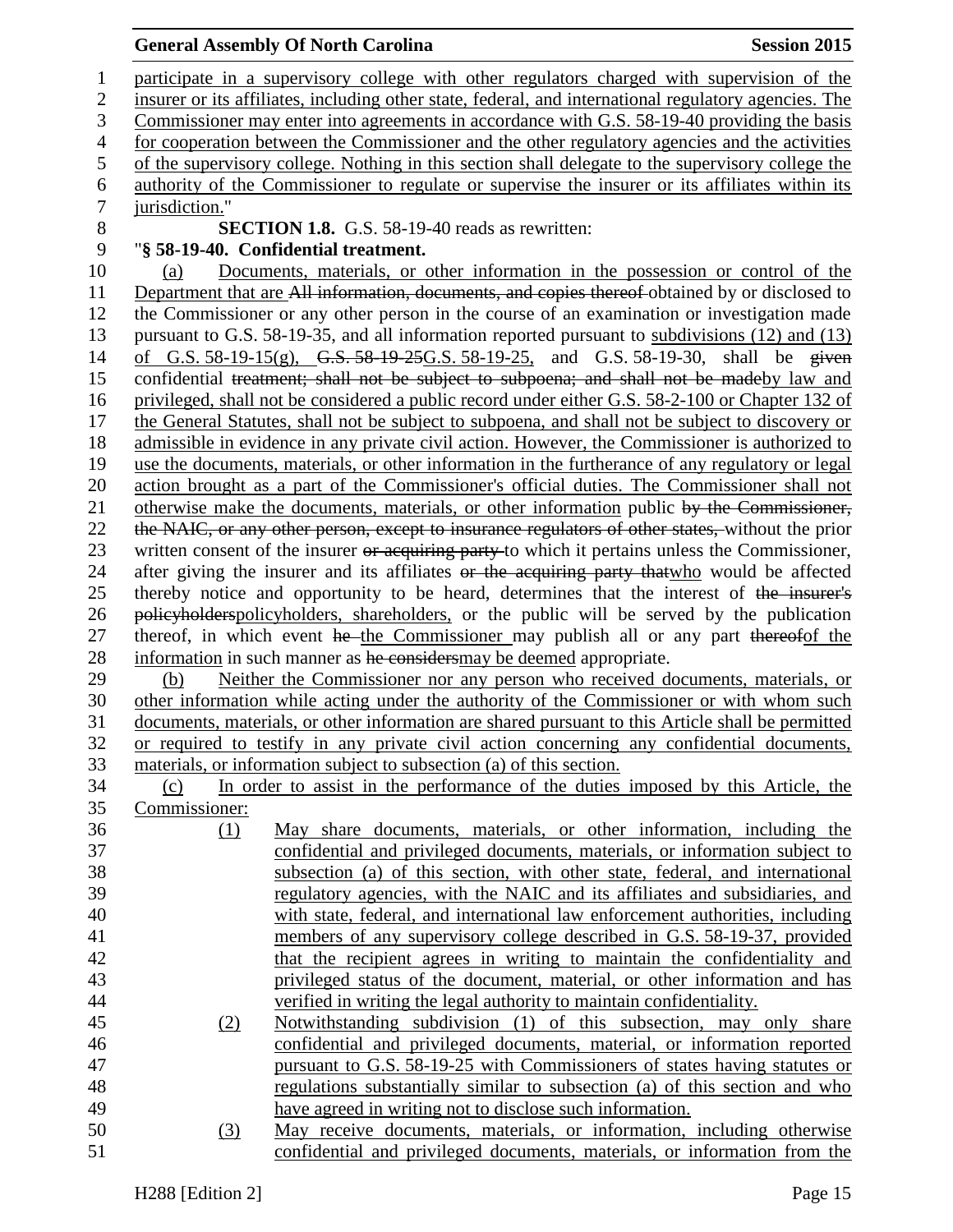| <b>General Assembly Of North Carolina</b> |                   |                                                                                    | <b>Session 2015</b>                                                                               |
|-------------------------------------------|-------------------|------------------------------------------------------------------------------------|---------------------------------------------------------------------------------------------------|
|                                           |                   |                                                                                    | NAIC and its affiliates and subsidiaries and from regulatory and law                              |
|                                           |                   |                                                                                    | enforcement officials of other foreign or domestic jurisdictions, and shall                       |
|                                           |                   |                                                                                    | maintain as confidential or privileged any document, material, or                                 |
|                                           |                   |                                                                                    | information received with notice or the understanding that it is confidential                     |
|                                           |                   |                                                                                    | or privileged under the laws of the jurisdiction that is the source of the                        |
|                                           |                   | document, material, or information.                                                |                                                                                                   |
| $\underline{(4)}$                         |                   |                                                                                    | Shall enter into written agreements with the NAIC governing sharing and                           |
|                                           |                   |                                                                                    | use of information provided pursuant to this Article consistent with this                         |
|                                           |                   | subsection that shall:                                                             |                                                                                                   |
|                                           | a.                |                                                                                    | Specify procedures and protocols regarding the confidentiality and                                |
|                                           |                   |                                                                                    | security of information shared with the NAIC and its affiliates and                               |
|                                           |                   |                                                                                    | subsidiaries pursuant to this Article, including procedures and                                   |
|                                           |                   |                                                                                    | protocols for sharing by the NAIC with other state, federal, or                                   |
|                                           |                   | international regulators;                                                          |                                                                                                   |
|                                           | <u>b.</u>         |                                                                                    | Specify that ownership of information shared with the NAIC and its                                |
|                                           |                   |                                                                                    | affiliates and subsidiaries pursuant to this Article remains with the                             |
|                                           |                   |                                                                                    | Commissioner, and the NAIC's use of the information is subject to                                 |
|                                           |                   | the direction of the Commissioner;                                                 |                                                                                                   |
|                                           | $\underline{c}$ . |                                                                                    | Require prompt notice to be given to an insurer whose confidential                                |
|                                           |                   |                                                                                    | information in the possession of the NAIC pursuant to this Article is                             |
|                                           |                   |                                                                                    | subject to a request or subpoena to the NAIC for disclosure or                                    |
|                                           |                   | production; and                                                                    |                                                                                                   |
|                                           | <u>d.</u>         |                                                                                    | Require the NAIC and its affiliates and subsidiaries to consent to                                |
|                                           |                   |                                                                                    | intervention by an insurer in any judicial or administrative action in                            |
|                                           |                   |                                                                                    | which the NAIC and its affiliates and subsidiaries may be required to                             |
|                                           |                   |                                                                                    | disclose confidential information about the insurer shared with the                               |
|                                           |                   |                                                                                    | NAIC and its affiliates and subsidiaries pursuant to Article 19 of this                           |
|                                           |                   | Chapter.                                                                           | The sharing of information by the Commissioner pursuant to this Article shall not                 |
| (d)                                       |                   |                                                                                    | constitute a delegation of regulatory authority or rule making, and the Commissioner is solely    |
|                                           |                   |                                                                                    | responsible for the administration, execution, and enforcement of the provisions of Article 19    |
| of this Chapter.                          |                   |                                                                                    |                                                                                                   |
| (e)                                       |                   |                                                                                    | No waiver of any applicable privilege or claim of confidentiality in the documents,               |
|                                           |                   |                                                                                    | materials, or information shall occur as a result of disclosure to the Commissioner under this    |
|                                           |                   | section or as a result of sharing as authorized in subsection (c) of this section. |                                                                                                   |
| (f)                                       |                   |                                                                                    | Documents, materials, or other information in the possession or control of the NAIC               |
|                                           |                   |                                                                                    | pursuant to a requirement of this Article shall be confidential by law and privileged, shall not  |
|                                           |                   |                                                                                    | be considered a public record under G.S. 58-2-100 or Chapter 132 of the General Statutes, shall   |
|                                           |                   |                                                                                    | not be subject to subpoena, and shall not be subject to discovery or admissible in evidence in    |
| any private civil action."                |                   |                                                                                    |                                                                                                   |
|                                           |                   | <b>SECTION 1.9.</b> G.S. 58-19-50 is amended by adding a new subsection to read:   |                                                                                                   |
| " $(f)$                                   |                   |                                                                                    | Whenever it appears to the Commissioner that any person has committed a violation                 |
|                                           |                   |                                                                                    | of G.S. 58-19-15, and which prevents the full understanding of the enterprise risk to the insurer |
|                                           |                   |                                                                                    | by the affiliates or by the insurance holding company system, the violation may serve as an       |
|                                           |                   |                                                                                    | independent basis for disapproving dividends or distributions and for placing the insurer under   |
|                                           |                   | an order of supervision in accordance with Article 30 of this Chapter."            |                                                                                                   |
|                                           |                   | <b>SECTION 1.10.</b> G.S. 58-19-60 reads as rewritten:                             |                                                                                                   |
| "§ 58-19-60. Recovery.                    |                   |                                                                                    |                                                                                                   |
| (a)                                       |                   |                                                                                    | If an order for liquidation or rehabilitation of a domestic insurer has been entered,             |
|                                           |                   |                                                                                    | the receiver appointed under such order has a right to recover on behalf of the insurer, (i) from |
|                                           |                   |                                                                                    | any parent corporation or insurance holding company or person or affiliate who otherwise          |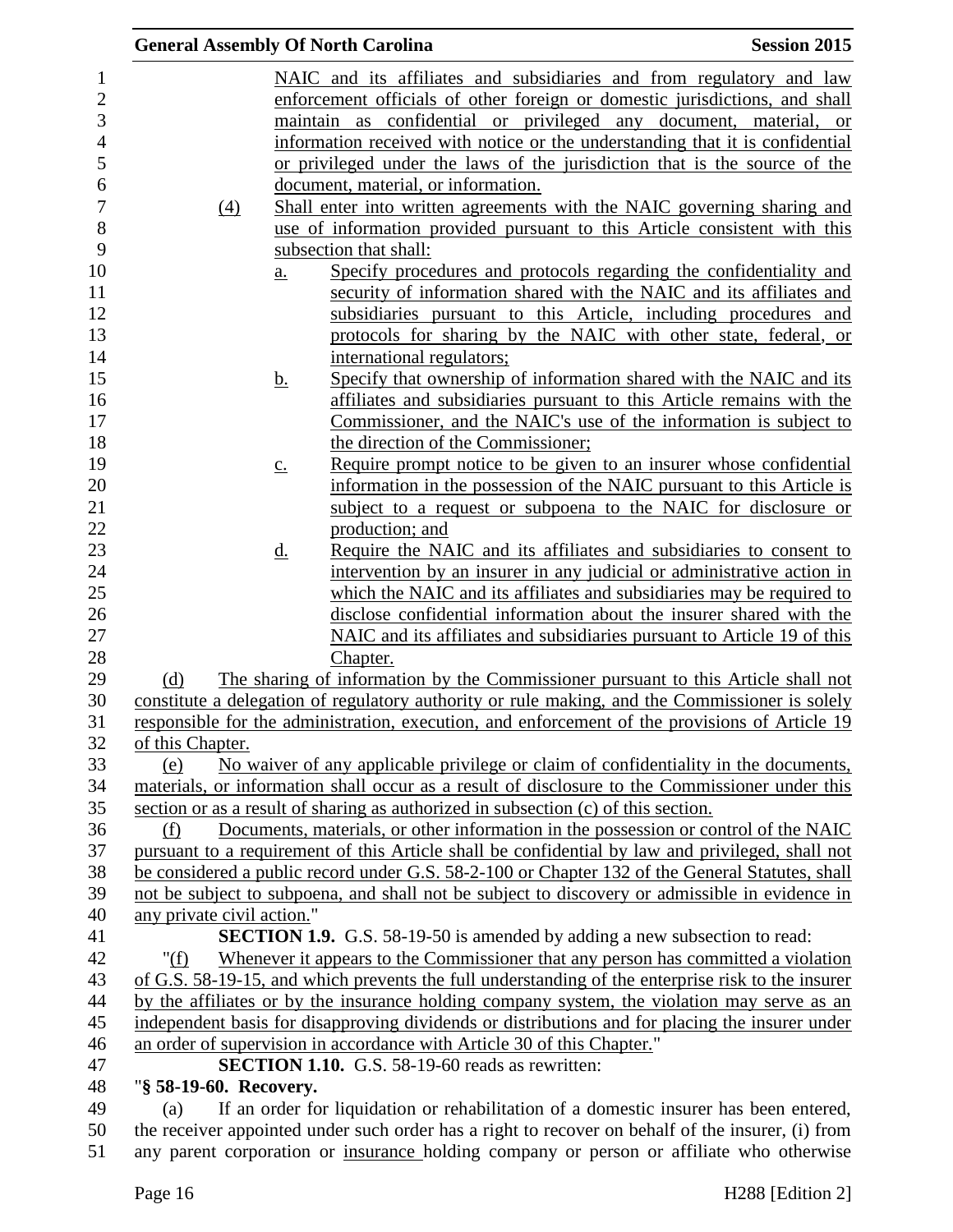controlled the insurer, the amount of distributions (other than distributions of shares of the same class of stock) paid by the insurer on its capital stock, or (ii) any payment in the form of a bonus, termination settlement, or extraordinary lump sum salary adjustment made by the insurer or its subsidiary or subsidiaries to a director, officer, or employee, where the distribution or payment pursuant to (i) or (ii) above is made at any time during the one year preceding the petition for liquidation or rehabilitation, as the case may be, subject to the limitations of subsections (b), (c), and (d) of this section.

 (b) No such distribution is recoverable if the parent or affiliate shows that when paid such distribution was lawful and reasonable, and that the insurer did not know and could not reasonably have known that such distribution might adversely affect the ability of the insurer to fulfill its contractual obligations.

 (c) Any person that was a parent corporation or insurance holding company or a person that otherwise controlled the insurer or affiliate at the time such distributions were paid is liable up to the amount of distributions or payments under subsection (a) of this section such person received. Any person who otherwise controlled the insurer at the time such distributions were declared is liable up to the amount of distributions he would have received if they had been paid immediately. If two or more persons are liable with respect to the same distributions, they are jointly and severally liable.

 (d) The maximum amount recoverable under this section is the amount needed in excess of all other available assets of the insurer to pay its contractual obligations and to reimburse any guaranty funds.

 (e) To the extent that any person liable under subsection (c) of this section is insolvent or otherwise fails to pay claims due from it pursuant to that subsection, its parent corporation, insurance holding company, or person who otherwise controlled it at the time that the distribution was paid, are jointly and severally liable for any resulting deficiency in the amount recovered from such parent corporation or insurance holding company or person who otherwise controlled it."

 **SECTION 1.11.** Article 19 of Chapter 58 of the General Statutes is amended by adding four new sections to read:

"**§ 58-19-75. Forms – general requirements.**

 (a) Forms A, B, C, D, E, and F are intended to be guides in the preparation of the statements required by G.S. 58-19-15, 58-19-25, and 58-19-30. They are not intended to be fill-in-the-blank forms. The statements filed shall contain the numbers and captions of all items, but the text of the items may be omitted, provided the answers are prepared in such a manner as to indicate clearly the scope and coverage of the items. All instructions, whether appearing under the items of the form or elsewhere, are to be omitted. Unless expressly provided otherwise, if any item is inapplicable or the answer to the item is in the negative, an appropriate statement to that effect shall be made.

 (b) A complete copy of each statement, including exhibits and all other papers and documents filed as a part of the statement, shall be filed with the Commissioner by personal delivery or mail addressed to the Commissioner and shall be signed in the manner prescribed on the form. Unsigned copies shall be conformed. If the signature of any person is affixed pursuant to a power of attorney or other similar authority, a copy of the power of attorney or other authority shall also be filed with the statement.

 (c) If an applicant requests a hearing on a consolidated basis under G.S. 58-19-15, in addition to filing the Form A with the Commissioner, the applicant shall file a copy of the Form A with the NAIC in electronic form.

 (d) Statements should be prepared electronically. Statements shall be easily readable and suitable for review and reproduction. Debits in credit categories and credits in debit

categories shall be designated so as to be clearly distinguishable as such on photocopies.

Statements shall be in the English language and monetary values shall be stated in United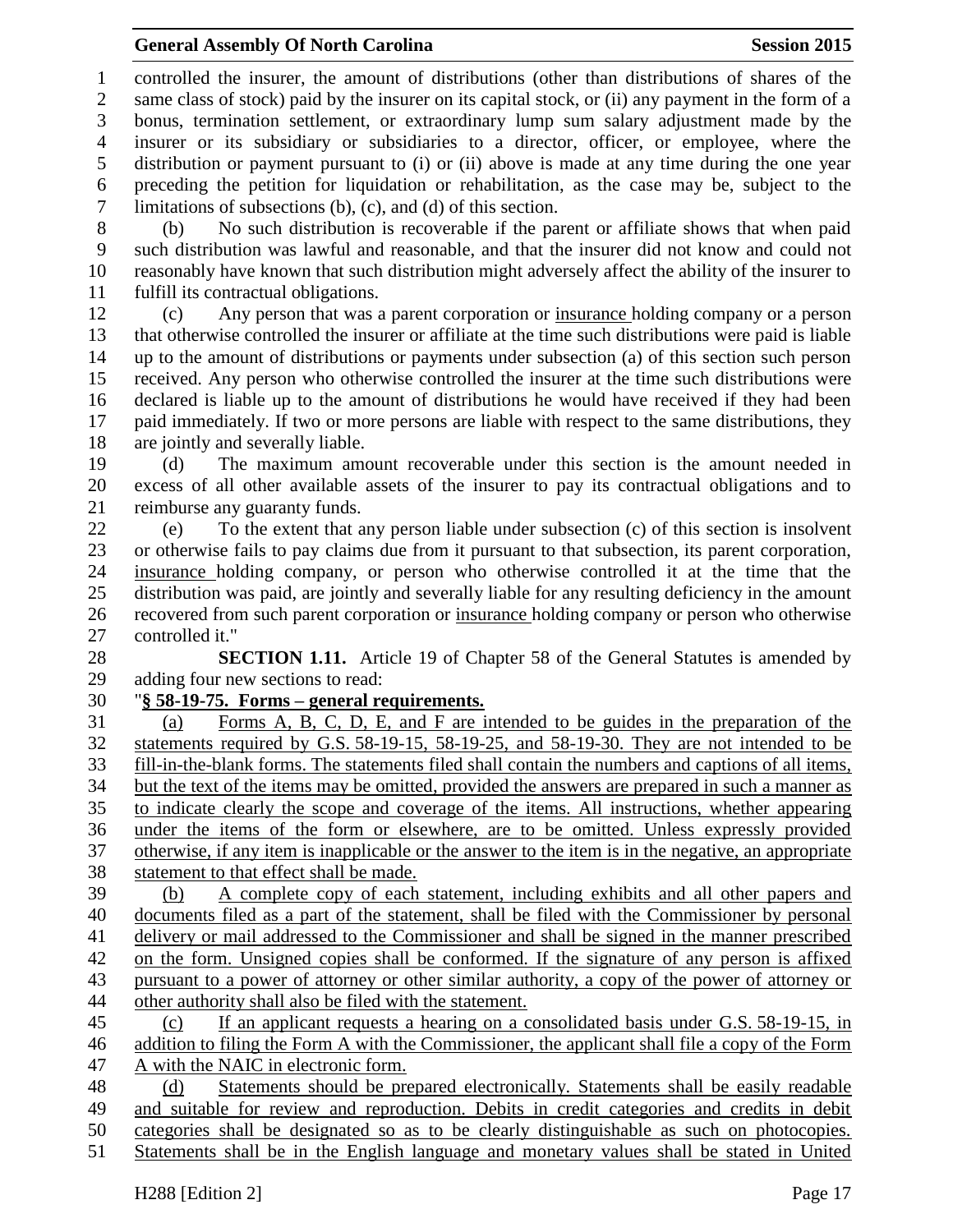#### States dollars. If any exhibit or other paper or document filed with the statement is in a foreign language, it shall be accompanied by a translation into the English language and any monetary value shown in a foreign currency normally shall be converted into United States dollars. "**§ 58-19-80. Forms – incorporation by reference, summaries and omissions.** (a) Information required by any item of Form A, Form B, Form D, Form E, or Form F 6 may be incorporated by reference in answer or partial answer to any other item. Information<br>
6 contained in any financial statement, annual report, proxy statement, statement filed with a contained in any financial statement, annual report, proxy statement, statement filed with a governmental authority, or any other document may be incorporated by reference in answer or partial answer to any item of Form A, Form B, Form D, Form E, or Form F provided the document is filed as an exhibit to the statement. Excerpts of documents may be filed as exhibits if the documents are extensive. Documents currently on file with the Commissioner which were filed within three years need not be attached as exhibits. References to information contained in exhibits or in documents already on file shall clearly identify the material and shall specifically indicate that such material is to be incorporated by reference in answer to the item. Such materials shall not be incorporated by reference in any case where the incorporation would 16 render the statement incomplete, unclear, or confusing. (b) Where an item requires a summary or outline of the provisions of any document, only a brief statement shall be made as to the pertinent provisions of the document. In addition to the statement, the summary or outline must incorporate by reference particular parts of any exhibit or document currently on file with the Commissioner which was filed within three years and may be qualified in its entirety by such reference. In any case where two or more documents required to be filed as exhibits are substantially identical in all material respects except as to the parties thereto, the dates of execution, or other details, a copy of only one of the documents need be filed with a schedule identifying the omitted documents and setting forth the material details in which those documents differ from the documents, a copy of which is filed. "**§ 58-19-85. Forms – information unknown or unavailable and extension of time to furnish.** If it is impractical to furnish any required information, document, or report at the time it is required to be filed, there shall be filed with the Commissioner a separate document: (1) Identifying the information, document, or report in question. (2) Stating why the filing thereof at the time required is impractical. (3) Requesting an extension of time for filing the information, document, or report to a specified date. The request for extension shall be deemed granted unless the Commissioner after receipt of the request denies the request prior to the time the information, document, or report is required. "**§ 58-19-90. Forms – additional information and exhibits.** In addition to the information expressly required to be included in Form A, Form B, Form C, Form D, Form E, and Form F, the Commissioner may request such further material information, if any, as may be necessary to make the information contained therein not misleading. The person filing may also file such exhibits as it may desire in addition to those expressly required by the statement. The exhibits shall be so marked as to indicate clearly the 43 subject matters to which they refer. Changes to Form A, B, C, D, or F shall include on the top of the cover page the phrase: "Change No. [insert number] to" and shall indicate the date of the change and not the date of the original filing." **SECTION 1.12.** G.S. 58-10-12(e) reads as rewritten: "(e) Except as specifically provided in a plan of conversion, for five years following the effective date of the conversion, no person or persons acting in concert (other than the former mutual, any parent company, or any employee benefit plans or trusts sponsored by the former mutual or a parent company) shall directly or indirectly acquire, or agree or offer to acquire, in any manner the beneficial ownership of five percent (5%) or more of the outstanding shares of

**General Assembly Of North Carolina Session 2015**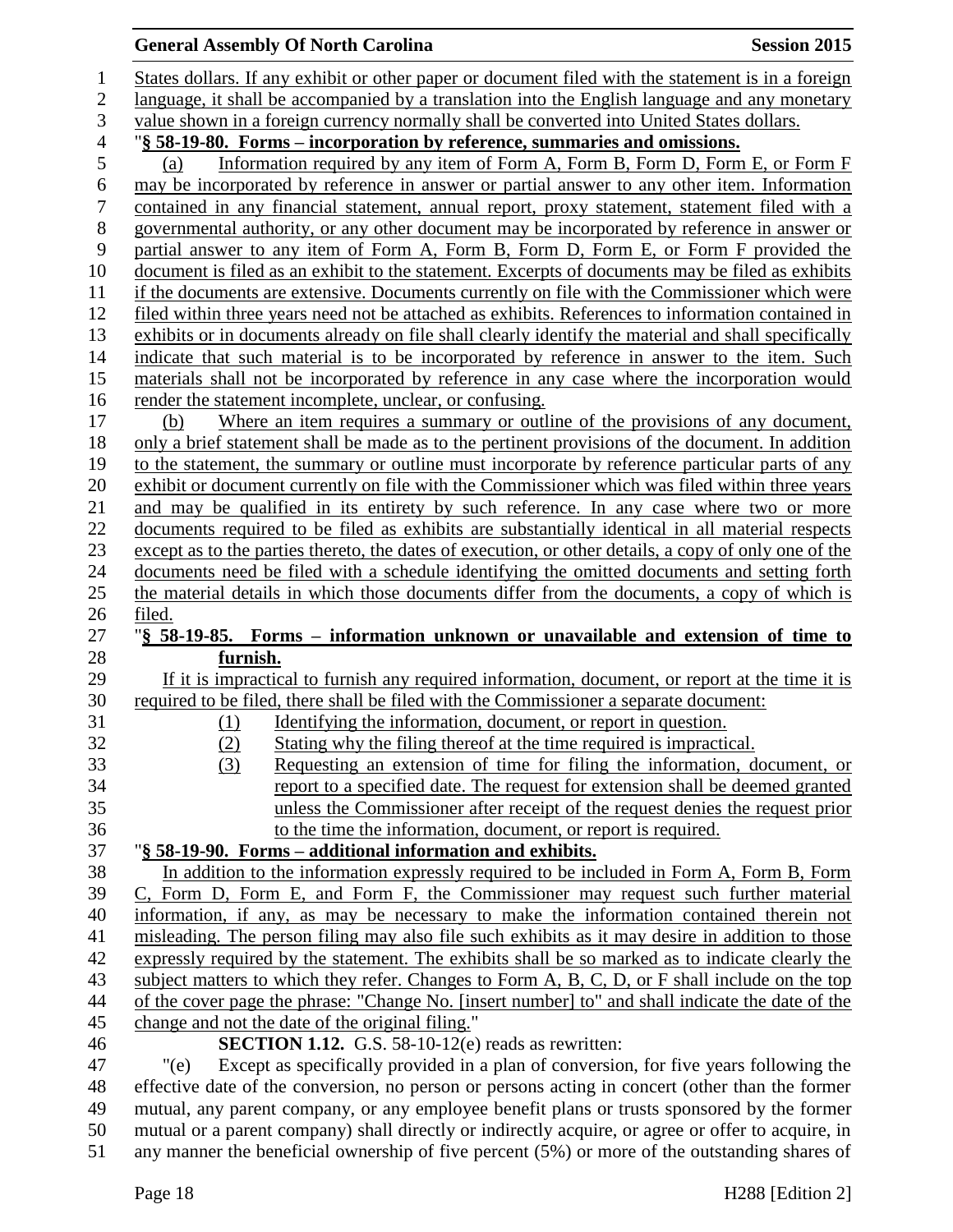#### **General Assembly Of North Carolina Session 2015** any class of a voting security of the former mutual or any parent company without the prior approval of the Commissioner of a statement filed by that person with the Commissioner. The statement shall contain the information required by G.S. 58-19-15(b)G.S. 58-19-15(g) and any other information required by the Commissioner. The Commissioner shall not approve an acquisition under this subsection unless the Commissioner finds that: 6 (1) The requirements of G.S.  $58-19-15(e)$  will be satisfied. None of the conditions set forth in G.S.  $58-19-15(i)$  will exist. conditions set forth in G.S.  $58-19-15(i)$  will exist. (2) The acquisition will not frustrate impede the plan of conversion or the amendment to the articles of incorporation as approved by the members and 10 the Commissioner. (3) The boards of directors of the former mutual and any parent company have 12 approved the acquisition. (4) The acquisition would be in the best interest of the present and future policyholders of the former mutual without regard to any interest of policyholders as shareholders of the former mutual or any parent company." **PART II. REVISIONS TO RISK-BASED CAPITAL REQUIREMENTS FOR LIFE INSURERS SECTION 2.** G.S. 58-12-11(a) reads as rewritten: "(a) "Company action level event" means any of the following events: 21 (1) The filing of a risk-based capital report by an insurer that indicates that: any of the following: a. The insurer's total adjusted capital is greater than or equal to its regulatory action level risk-based capital but less than its company action level risk-based capital; orcapital. b. In the case of a life or health insurer, the insurer has total adjusted capital that (i) is greater than or equal to its company action level 28 risk-based capital but less than the product of three times its 29 authorized control level risk-based capital and 2.5 capital and (ii) has 30 a negative trend; ortrend. c. In the case of a property or casualty insurer or a health organization, the insurer has total adjusted capital that is greater than or equal to its company action level risk-based capital but less than the product of its authorized control level risk-based capital and 3.0 and triggers the trend test determined in accordance with the trend test calculation included in the property and casualty or health organization risk-based capital instructions. …." **PART III. UPDATE CORPORATE GOVERNANCE REQUIREMENTS FOR RISK RETENTION GROUPS SECTION 3.** G.S. 58-22-15 reads as rewritten: "**§ 58-22-15. Risk retention groups chartered in this State.** (a) General Requirements. – A risk retention group shall, pursuant to the provisions of Part 9 of Article 10 of this Chapter, be chartered and licensed to write only liability insurance pursuant to this Article and, except as provided elsewhere in this Article, must comply with all of the laws and rules applicable to such insurers chartered and licensed in this State and with G.S. 58-22-20 to the extent such requirements are not a limitation on laws, administrative rules, or requirements of this State. (b) Plan of Operation. – Before it may offer insurance in any state, each risk retention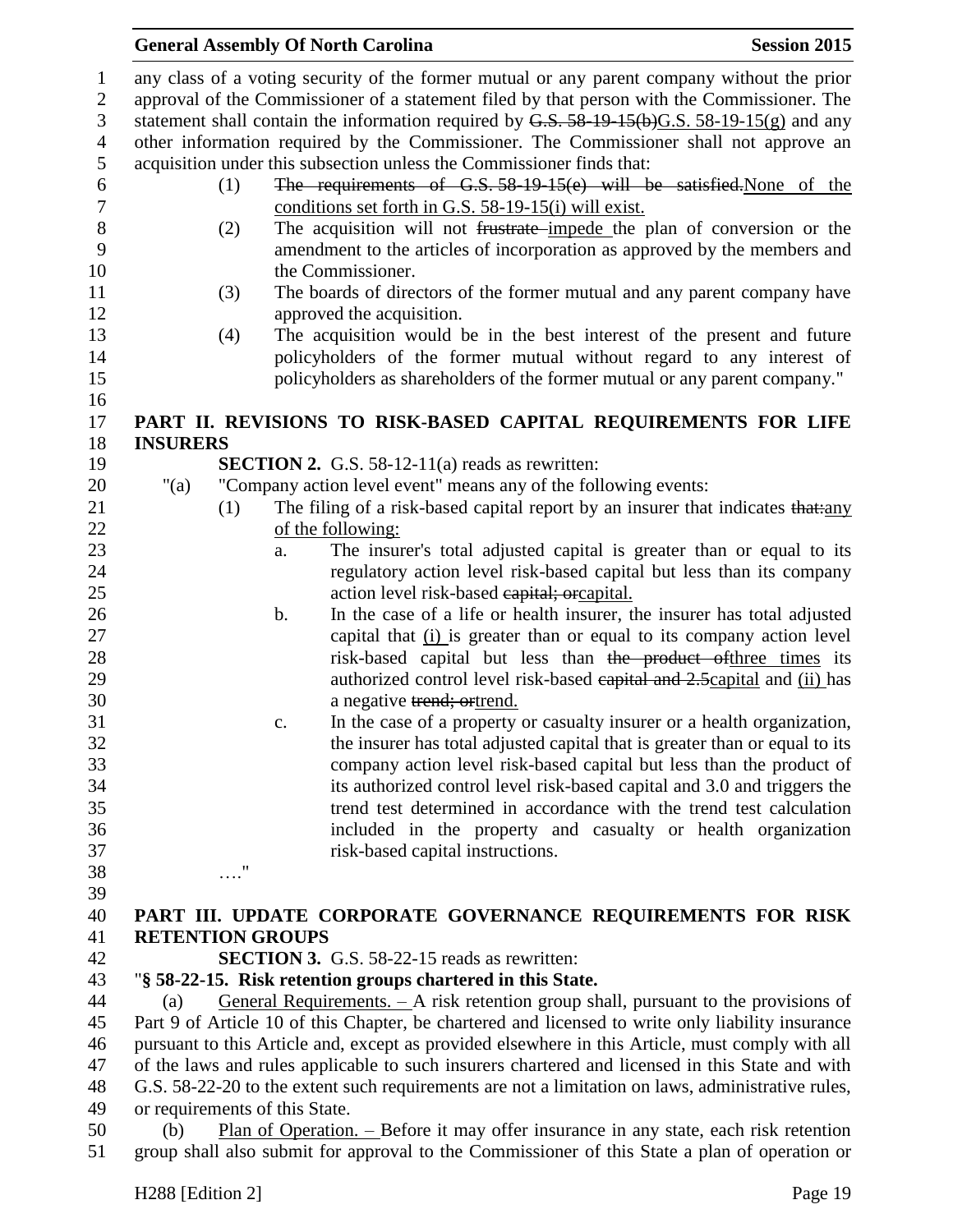feasibility study. The Commissioner may limit the net amount of risk retained by a risk retention group for any individual risk. The risk retention group shall submit an appropriate revision in the event of any subsequent material change in any item of the plan of operation or feasibility study, within 10 days after any such change. The group shall not offer any additional kinds of liability insurance, in this State or in any other state, until a revision of such plan or 6 study is approved by the Commissioner.<br>7 (c) Required Information. – At t  $\overline{c}$  Required Information. – At the time of filing its application for a charter, the risk retention group shall provide to the Commissioner in summary form the following information: the identity of the initial members of the group, the identity of those individuals who organized the group or who will provide administrative services or otherwise influence or control the activities of the group, the amount and nature of initial capitalization, the coverages to be afforded, and the states in which the group intends to operate. Upon receipt of this information, the Commissioner shall forward such information to the NAIC. Providing notification to the NAIC is in addition to and shall not be sufficient to satisfy the requirements of G.S. 58-22-20 or any other sections of this Article. (d) Governance Standards. – Risk retention groups shall comply with the following governance standards: (1) Board of directors. – The following standards apply to the board of directors of the risk retention group: **a.** Definitions. – The following definitions apply in this subdivision: 21 1. Board of directors or board. – The governing body of the risk retention group elected by the shareholders or members to establish policy, elect or appoint officers and committees, and 24 make other governing decisions. 2. Director. – A natural person designated in the articles of the risk retention group, or designated, elected, or appointed by 27 any other manner, name, or title to act as a director. 28 b. Independent directors. – The board of directors of the risk retention group shall have a majority of independent directors. If the risk retention group is a reciprocal, then the attorney-in-fact would be required to adhere to the same standards regarding independence of operation and governance as imposed on the risk retention group's board of directors or subscribers advisory committee under these standards; and, to the extent permissible under State law, service providers of a reciprocal risk retention group should contract with the risk retention group and not the attorney-in-fact. c. Determination of independence. – No director qualifies as independent unless the board of directors affirmatively determines that the director has no material relationship, as partially specified in sub-subdivision d. of this subdivision, with the risk retention group. Each risk retention group shall disclose these determinations to the Commissioner at least annually. For the purpose of this subdivision, any person that is a direct or indirect owner of or subscriber in the risk retention group (or is an officer, director, or employee of such an owner and insured, unless some other position of such officer, director, or employee constitutes a material relationship), as contemplated by Section 3901(a)(4)(E)(ii) of the federal Liability Risk Retention Act, is considered to be ''independent." 49 d. Material relationship. – "Material relationship" of a person with the risk retention group includes, but is not limited to, the following: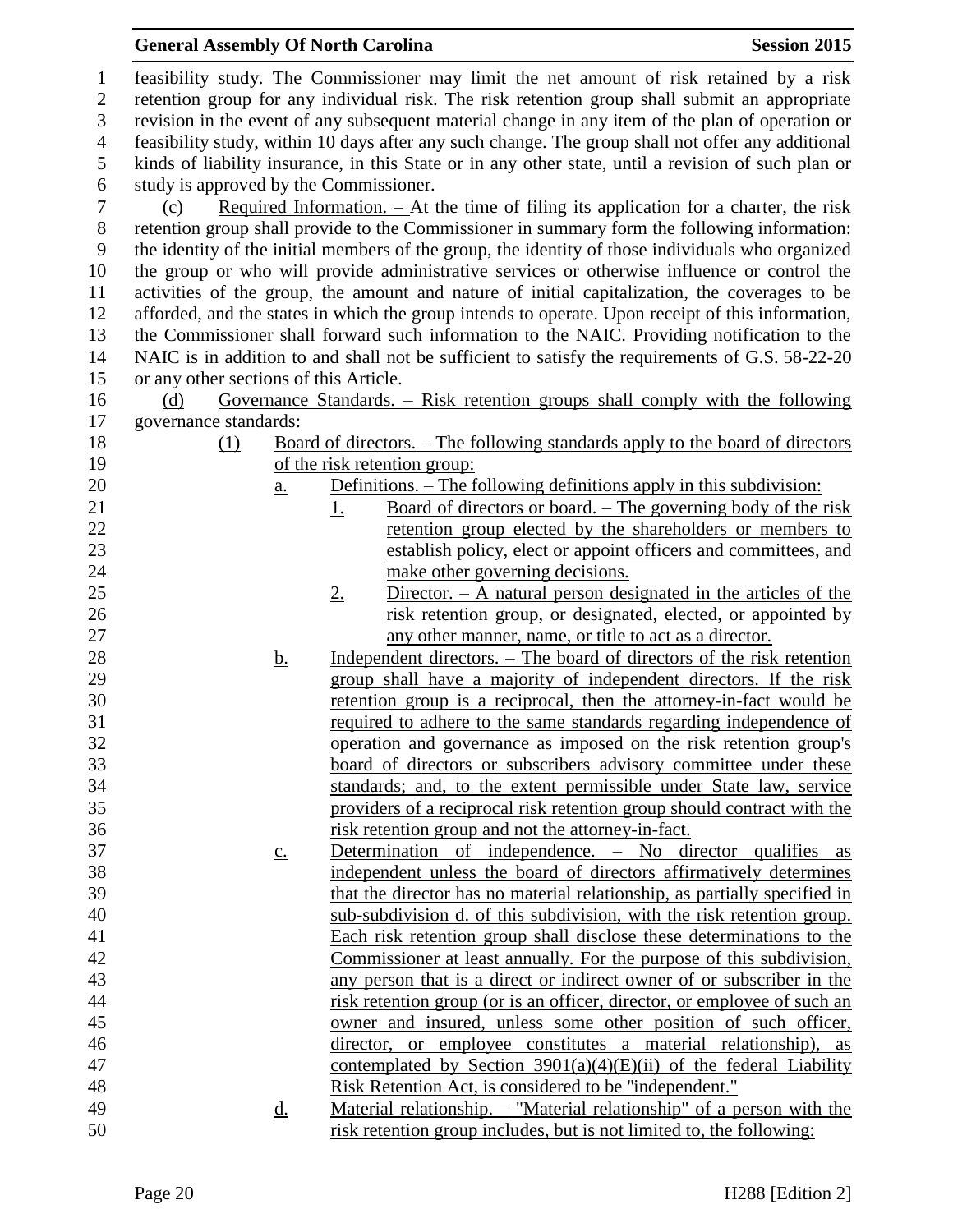|     |                   | <b>General Assembly Of North Carolina</b>     | <b>Session 2015</b>                                                                                                   |
|-----|-------------------|-----------------------------------------------|-----------------------------------------------------------------------------------------------------------------------|
|     | <u>1.</u>         |                                               | The receipt in any one 12-month period of compensation or                                                             |
|     |                   |                                               | payment of any other item of value by such person, a member                                                           |
|     |                   |                                               | of such person's immediate family, or any business with                                                               |
|     |                   |                                               | which such person is affiliated from the risk retention group                                                         |
|     |                   |                                               | or a consultant or service provider to the risk retention group                                                       |
|     |                   |                                               | is greater than or equal to five percent (5%) of the risk                                                             |
|     |                   |                                               | retention group's gross written premium for such 12-month                                                             |
|     |                   |                                               | period or two percent $(2%)$ of its surplus, whichever is                                                             |
|     |                   |                                               | greater, as measured at the end of any fiscal quarter falling in                                                      |
|     |                   |                                               | such a 12-month period. Such person or immediate family                                                               |
|     |                   |                                               | member of such person is not independent until one year after                                                         |
|     |                   |                                               | his/her compensation from the risk retention group falls                                                              |
|     |                   | below the threshold.                          |                                                                                                                       |
|     | 2.                |                                               | A relationship with an auditor as follows: a director or an                                                           |
|     |                   |                                               | immediate family member of a director who is affiliated with                                                          |
|     |                   |                                               | or employed in a professional capacity by a present or former                                                         |
|     |                   |                                               | internal or external auditor of the risk retention group is not                                                       |
|     |                   |                                               | independent until one year after the end of the affiliation,                                                          |
|     |                   |                                               | employment, or auditing relationship.                                                                                 |
|     | $\underline{3}$ . |                                               | A relationship with a related entity as follows: a director or                                                        |
|     |                   |                                               | immediate family member of a director who is employed as                                                              |
|     |                   |                                               | an executive officer of another company where any of the risk                                                         |
|     |                   |                                               | retention group's present executives serve on that other                                                              |
|     |                   |                                               | company's board of directors is not independent until one                                                             |
|     |                   |                                               | year after the end of such service or the employment                                                                  |
|     |                   | relationship.                                 |                                                                                                                       |
| (2) |                   |                                               | Service provider contracts. – The term of any material service provider                                               |
|     |                   |                                               | contract with the risk retention group shall not exceed five years. Any such                                          |
|     |                   |                                               | contract, or its renewal, shall require the approval of the majority of the risk                                      |
|     |                   |                                               | retention group's independent directors. The risk retention group's board of                                          |
|     |                   |                                               | directors shall have the right to terminate any service provider, audit, or                                           |
|     |                   |                                               | actuarial contracts at any time for cause after providing adequate notice as                                          |
|     |                   |                                               | defined in the contract. The service provider contract is deemed material if                                          |
|     |                   |                                               | the amount to be paid for such contract is more than or equal to the greater                                          |
|     |                   |                                               | of five percent (5%) of the risk retention group's annual gross written                                               |
|     |                   | premium or two percent $(2%)$ of its surplus. |                                                                                                                       |
|     | $\underline{a}$ . |                                               | For purposes of this standard, "service providers" shall include                                                      |
|     |                   |                                               | captive managers, auditors, accountants, actuaries, investment                                                        |
|     |                   |                                               | advisors, lawyers, managing general underwriters, or other party                                                      |
|     |                   |                                               | responsible for underwriting, determination of rates, collection of                                                   |
|     |                   |                                               | premium, adjusting and settling claims, or the preparation of                                                         |
|     |                   |                                               | financial statements. Any reference to "lawyers" in the prior sentence                                                |
|     |                   |                                               | of this sub-subdivision does not include defense counsel retained by                                                  |
|     |                   |                                               | the risk retention group to defend claims, unless the amount of fees                                                  |
|     |                   |                                               | paid to such lawyers are "material" under the standard set forth in                                                   |
|     |                   |                                               |                                                                                                                       |
|     |                   |                                               | this subdivision for a service provider contract.<br>No service provider contract shall be entered into with a person |
|     | <u>b.</u>         |                                               | meeting the definition of "material relationship" contained in                                                        |
|     |                   |                                               | sub-subdivision (1)d. of this subsection unless the risk retention                                                    |
|     |                   |                                               | group has notified the Commissioner in writing of its intention to                                                    |
|     |                   |                                               |                                                                                                                       |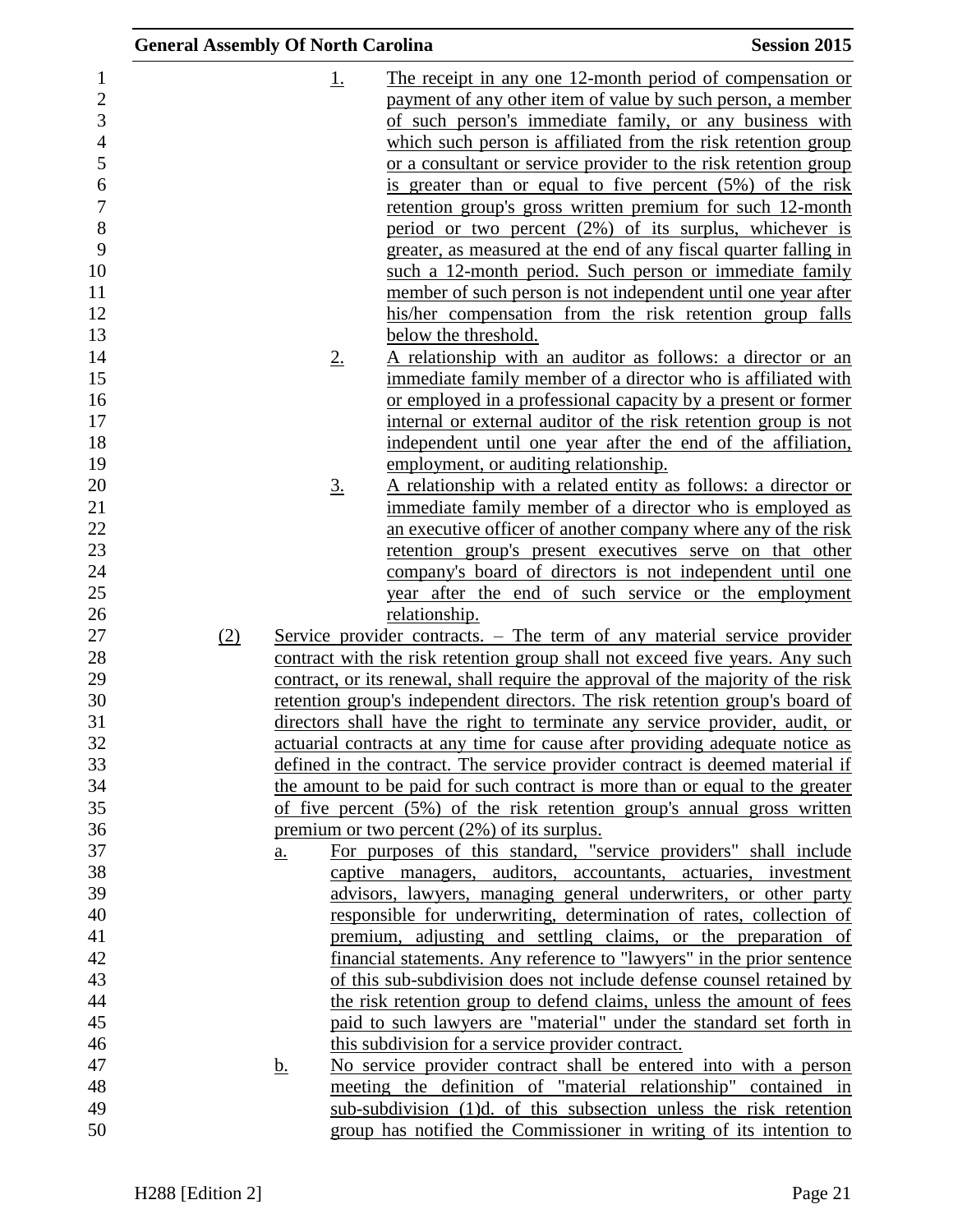| <b>General Assembly Of North Carolina</b> | <b>Session 2015</b>                                                                  |  |
|-------------------------------------------|--------------------------------------------------------------------------------------|--|
|                                           | enter into such transaction at least 30 days prior thereto and the                   |  |
|                                           | Commissioner has not disapproved it within such period.                              |  |
| (3)                                       | Written policy. – The risk retention group's board of directors shall adopt a        |  |
|                                           | written policy in the plan of operation as approved by the board that requires       |  |
|                                           | the board to do all of the following:                                                |  |
|                                           | Assure that all owner/insureds of the risk retention group receive<br>a.             |  |
|                                           | evidence of ownership interest.                                                      |  |
|                                           | Develop a set of governance standards applicable to the risk retention<br><u>b.</u>  |  |
|                                           | group.                                                                               |  |
|                                           | Oversee the evaluation of the risk retention group's management<br>$\underline{c}$ . |  |
|                                           | including, but not limited to, the performance of the captive manager,               |  |
|                                           | managing general underwriter, or other party or parties responsible                  |  |
|                                           | for underwriting, determination of rates, collection of premium,                     |  |
|                                           | adjusting or settling claims, or the preparation of financial                        |  |
|                                           | statements.                                                                          |  |
|                                           | Review and approve the amount to be paid for all material service<br><u>d.</u>       |  |
|                                           | providers.                                                                           |  |
|                                           | Review and approve, at least annually, all of the following:<br><u>e.</u>            |  |
|                                           | Risk retention group's goals and objectives relevant to the<br><u>1.</u>             |  |
|                                           | compensation of officers and service providers.                                      |  |
|                                           | The officers' and service providers' performance in light of<br><u>2.</u>            |  |
|                                           | those goals and objectives.                                                          |  |
|                                           | $\underline{3}$ .<br>The continued engagement of the officers and material           |  |
|                                           | service providers.                                                                   |  |
| (4)                                       | Governance standards. - The board of directors shall adopt and disclose              |  |
|                                           | governance standards. For purposes of this subdivision, "disclose" means             |  |
|                                           | making such information available through electronic or other means, such            |  |
|                                           | as posting on the risk retention group's Web site, and providing such                |  |
|                                           | information to members or insureds upon request. The standards to be                 |  |
|                                           | disclosed shall include all of the following:                                        |  |
|                                           | A process by which the directors are elected by the owner/insureds.<br>a.            |  |
|                                           | <u>b.</u><br>Director qualification standards.                                       |  |
|                                           | Director responsibilities.<br>$\underline{c}$ .                                      |  |
|                                           | <u>d.</u><br>Director access to management and, as necessary and appropriate,        |  |
|                                           | independent advisors.                                                                |  |
|                                           | Director compensation.                                                               |  |
|                                           | $\frac{e}{f}$<br>Director orientation and continuing education.                      |  |
|                                           | The policies and procedures that are followed for management<br>$g_{\cdot}$          |  |
|                                           | succession.                                                                          |  |
|                                           | The policies and procedures that are followed for annual<br><u>h.</u>                |  |
|                                           | performance evaluation of the board.                                                 |  |
| (5)                                       | Business conduct and ethics. – The board of directors shall adopt and                |  |
|                                           | disclose a code of business conduct and ethics for directors, officers, and          |  |
|                                           | employees and promptly disclose to the board of directors any waivers of the         |  |
|                                           | code for directors or executive officers. The code of business conduct and           |  |
|                                           | ethics shall include the following topics:                                           |  |
|                                           | Conflicts of interest.<br><u>a.</u>                                                  |  |
|                                           | <u>b.</u><br>Matters covered under the corporate opportunities doctrine as that      |  |
|                                           | doctrine has been interpreted by the courts of this State.                           |  |
|                                           | Confidentiality.<br>$\underline{\mathbf{c}}$ .                                       |  |
|                                           | $\mathbf{d}$ .<br>Fair dealing.                                                      |  |
|                                           |                                                                                      |  |